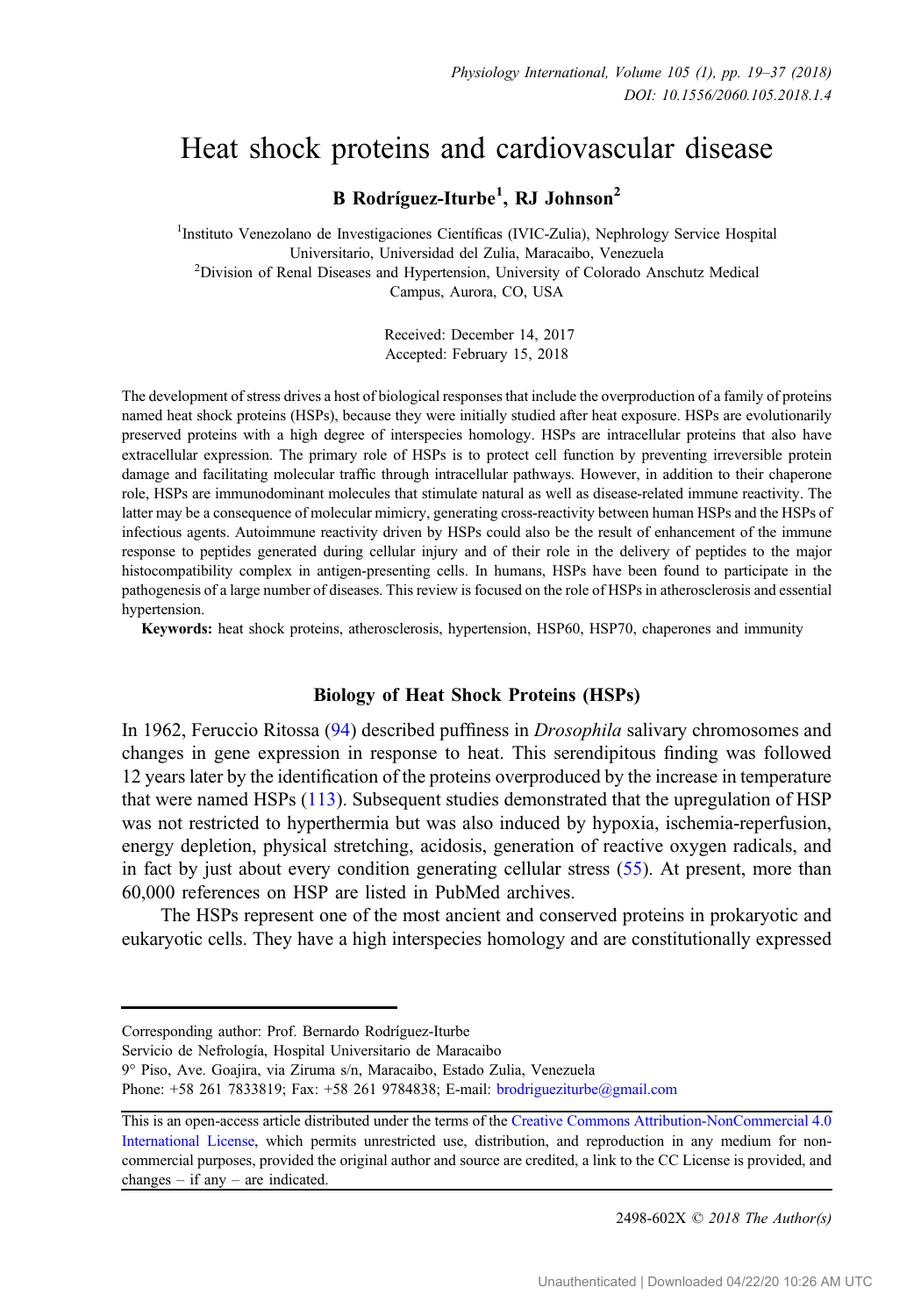in most cells. Their overexpression during stress has been demonstrated in every species that has been investigated, including aquatic corals, desert ants, plants, bacteria, and mammals. The HSP response to stress is so universal that it has been used as a non-specific bioindicator of pollutant contamination of the environment  $(116)$  $(116)$ .

The transcription of the HSP gene is mediated by the interaction of heat shock elements in the gene promoter regions with the activated (phosphorylated) trimers of heat shock factors (HSFs). These HSFs are normally present in the cytoplasm as inactive monomers and when activated translocate to the nucleus. The hyperphosphorylation of inactive HSFs is induced by stressful conditions in a ras-dependent manner by mitogen-activated protein kinases. The family of HSFs independently or in concert regulates HSP activity driving or repressing gene activation and transcription. The human genome encodes six HSF proteins. In vertebrates, HSF1 and HSF2 are the most widely expressed HSFs. HSF1 plays the central role in the response to stress and cell survival. In contrast, HSF2 is inactivated by hyperthermia and sequestered in the cytoplasm thus avoiding interaction with the HSF1 transferred to the nucleus and may function as cancer suppressor  $(31)$  $(31)$ .

HSPs are cytoprotective by acting as chaperones in the folding, intracellular transport, and repair of degraded proteins. In their chaperone functions, HSPs promiscuously interact with peptides ("clients") and dissociate from them once their goal is completed. The upregulation of HSPs is activated and inactivated by a fine-tuned network of transcriptional and post-transcriptional pathways and by interaction with co-chaperones that can bind simultaneously and are integrated in the management of the client peptide  $(31, 105)$  $(31, 105)$  $(31, 105)$  $(31, 105)$ .

HSPs constitute 5%–10% of the total protein content of the cells under physiological conditions and may increase up to 15% under stress [\(74\)](#page-15-0). They are distributed in the cytoplasm, nucleus, endoplasmic reticulum, and mitochondria and because of the large number of their client molecules, the function of HSPs is not restricted to situations of cellular stress. They are critical participants in cellular homeostasis and signal transduction. In the immune response, they are involved in preservation and intracellular trafficking of antigenic peptides to the major histocompatibility complex (MHC), expression of toll-like receptors (TLRs), adhesion molecules, and production of pro-inflammatory cytokines [\(4](#page-11-0), [28,](#page-13-0) [54](#page-14-0), [81,](#page-16-0) [83](#page-16-0), [90,](#page-16-0) [92](#page-16-0), [105,](#page-17-0) [115](#page-17-0)). While the results of many studies have given support to the roles of HSPs stimulating immunity and inflammation, it is impossible at times to separate the effects of the HSP itself from its association with contaminating agents, in particular, endotoxin originated in the bacteria used for HSP extraction. As will be discussed later, the findings of HSP70-induced production of cytokines and its binding to the MHC in antigen-presenting cells (APCs) are abrogated when endotoxin-free HSPs are used [\(9](#page-11-0), [29\)](#page-13-0).

HSPs are classified by their molecular weight and are grouped in families ([45,](#page-14-0) [134\)](#page-18-0). The most important HSPs in human diseases are:

– Small HSP (sHSP) group. These HSPs have a small size  $(16-40 \text{ kDa})$  and are present in the cytoplasm and the nucleus. They include HSP27 (HSPB1), heme oxygenase (HSP32), αB-crystallin (HSPB5), and αA-crystallin (HSPB4). sHSPs function as cytoskeleton stabilizers and some have antioxidant properties (HSP32) of central importance in some disease states. sHSPs prevent the irreversible aggregation of damaged proteins in an ATP-independent manner and transfer damaged proteins to ATP-dependent chaperones, for example, HSP70. Members of this family inhibit specific stages of some apoptotic pathways. Numerous studies have uncovered protective role of HSP27 in atherosclerosis.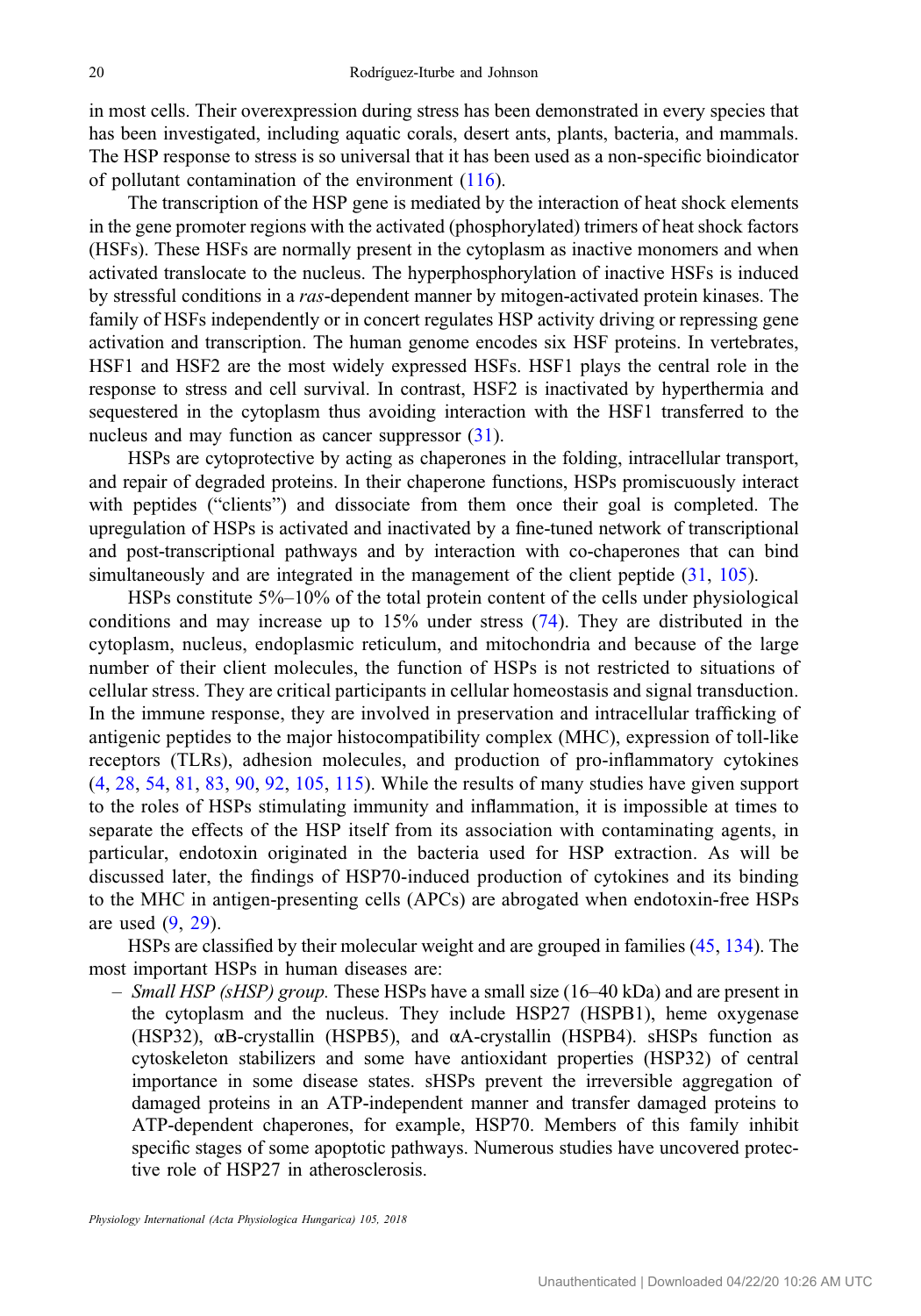- $-$  HSP40. HSP40 is a member of the DnaJ family that comprises the largest number of HSPs in humans. This family presents a J-domain responsible for recruitment of members of the HSPA family (includes HSP70) and stimulation of ATPase activity and thus regulates the activity of other co-chaperones. HSP40 promotes rearrangement of proteins by successive folding and refolding of protein aggregates and facilitates collagen preservation and transport of collagen.
- HSP60. This chaperonin family includes HSP60 in mammals and mycobacterial HSP65, chlamydial HSP60, and *Escherichia coli* GroEL homologues. HSP60 is present in the cytoplasm, mitochondria, endoplasmic reticulum, and nucleus. HSP60 binds to partially folded polypeptides, prevents their aggregation, and assists the development of correct refolding. HSP60 is released from cells after necrosis and is an important signal of cell death. The role of HSP60 in atherosclerosis, rheumatoid arthritis, diabetes mellitus, and neurological diseases has extensively been studied.
- HSP70. HSP70 and other members of the HSPA family have an N-terminal ATPase domain and a C-terminal domain that bind hydrophobic regions in polypeptides and by repeated folding and refolding avoids the exposure and aggregation of polypeptide clients. The chaperone function of HSP70 involves the participation of co-chaperones and is involved in a multitude of protein interactions. HSP70 family members may facilitate DNA repair and play a role in the transfer of the client peptides across membranes. HSP70 has been implicated in the pathogenesis of atherosclerosis and as an autoantigen in the pathogenesis of hypertension.
- HSP90. HSP90 is a member of the HSPC family. It has an ATP-binding amino terminal domain, a middle domain for binding with clients and a carboxyterminal domain, responsible for dimerization and interaction with co-chaperones. Humans have two HSP90 genes: HSP $\alpha$  that is constitutively expressed and HSP $\beta$  that is heat-induced ([105](#page-17-0)). HSP90 recognizes and binds denatured proteins preventing irreversible aggregation and cooperates with members of the HSPA family facilitating nucleotide exchange. In addition, HSP90 binds to specific glucocorticoid receptors. Deletion of HSP90 allows the expression of normally suppressed phenotypes, which raises the possibility of HSP90 could play a role in suppressing detrimental spontaneous mutations [\(43](#page-14-0), [102](#page-17-0)). It plays a role in the pathogenesis of atherosclerosis and systemic lupus erythematosus.

## Characteristics of HSPs relevant to autoimmune disease

While HSPs are primarily cytoprotective as described earlier, they are immunodominant molecules with several characteristics that may stimulate autoimmune reactivity. One of these characteristics is the highly preserved interspecies homology. The similarity of HSPs across species carries the potential of cross-immune reactivity between the HSPs in invading microorganisms and the corresponding HSPs in the host and thereby may cause unintentional autoimmune responses directed to human HSPs. A number of investigations have made use of the homologies between human HSP60 and E. coli GroEL, Mycobacterium tuberculosis HSP65, Chlamydia trachomatis HSP60 GroEL-like and HSP60 of Candida, Aspergillus, and Histoplasma ([47,](#page-14-0) [69](#page-15-0), [104,](#page-17-0) [108](#page-17-0), [117,](#page-17-0) [128\)](#page-18-0). Similar homologies between human HSP70 and the HSP70 in M. tuberculosis and Mycobacterium leprae, Candida, Aspergillus, and Histoplasma, and DnaK-like HSP70 of C. trachomatis have been the bases of important investigations [\(42](#page-14-0), [69,](#page-15-0) [104,](#page-17-0) [107](#page-17-0), [119,](#page-17-0) [125](#page-18-0)). In fact, molecular mimicry is used in the design of therapeutic strategies that induce regulatory T cell (Treg) responses in the host by administration of specific peptide sequences of bacterial HSPs [\(120](#page-17-0)).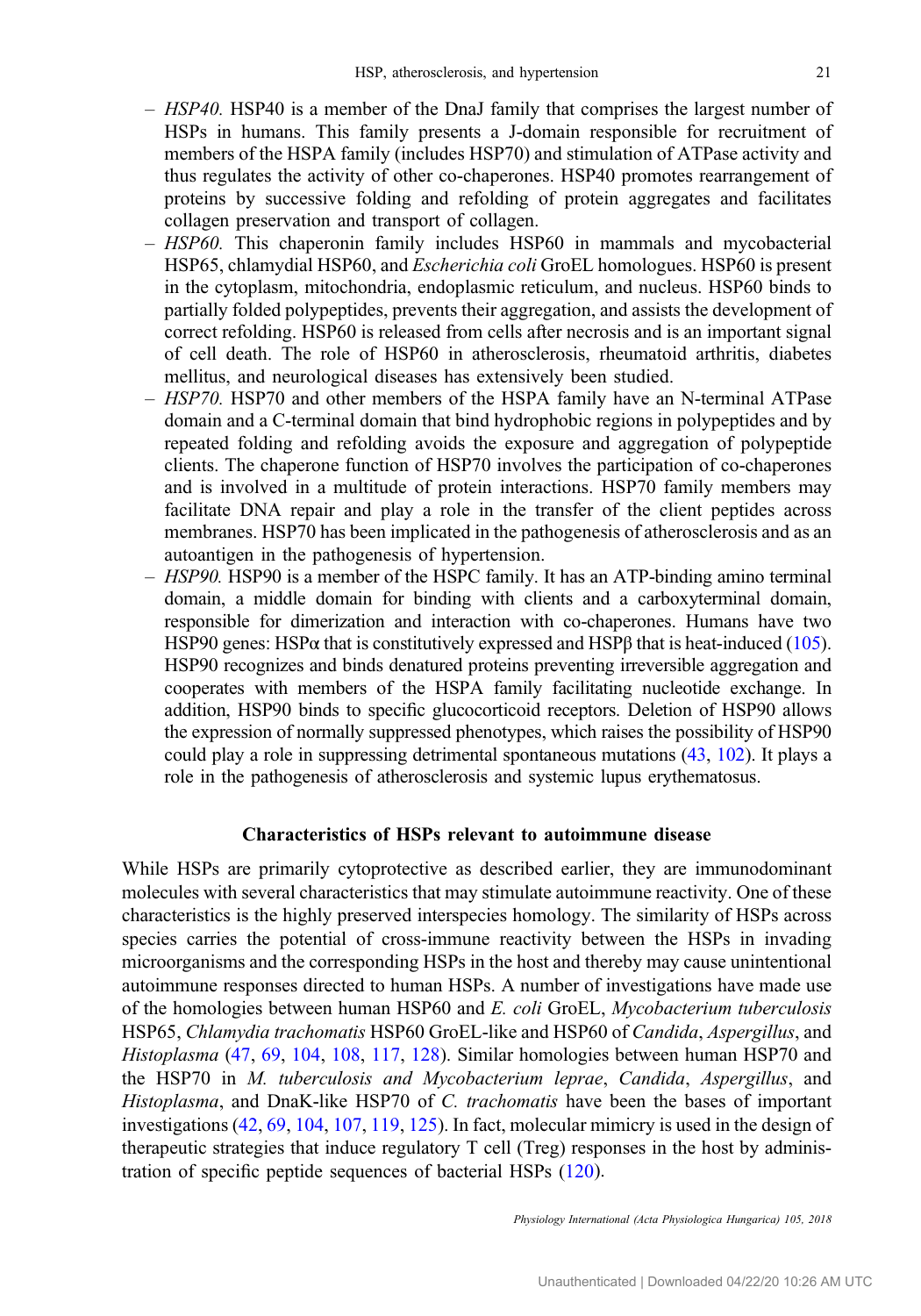In addition to molecular mimicry, it has been postulated that HSPs can stimulate immunity against peptides generated during cellular injury because of their capacity to enhance immune reactivity directed to other antigens. This characteristic is the reason to incorporate HSP to vaccines directed against specific cancers ([17\)](#page-12-0). Finally, HSPs have also been assigned a critical role in facilitating the traffic of extracellular and intracellular peptides to MHC types I and II in APCs by canonical and cross-presentation pathways ([39,](#page-13-0) [40](#page-13-0), [138](#page-18-0)). However, some studies have questioned the direct stimulatory effects of HSPs on immune reactivity to other peptides. Careful studies have demonstrated that HSP70 contamination with endotoxin is responsible for the generation of tumor necrosis factor from macrophages [\(29](#page-13-0)) and endotoxin contamination is also responsible for HSP70 activation of APCs [\(9](#page-11-0)). Furthermore, it has been reported that the immunostimulatory properties of HSP70-antigen fusions are lost after endotoxin depletion ([66\)](#page-15-0). Therefore, some pro-inflammatory and immune stimulatory functions of HSPs may require the association with other components; in fact, HSP vaccines prepared with therapeutic purposes are prepared in association with other peptides ([32,](#page-13-0) [50\)](#page-14-0).

In addition to the role of HSPs in stimulating autoimmunity in disease conditions, HSPs are emerging as a central player in natural autoimmunity. Antibodies against HSPs, particularly HSP60, are detected in the umbilical cord blood, maintain long-term stable levels, and are independent of infection [\(121](#page-17-0)). Therefore, natural autoantibodies of HSPs are part of a normal immune system [\(72](#page-15-0), [118\)](#page-17-0). The role of natural autoantibodies is a subject of debate and it has been proposed that they have a protective function. Disease-related HSP immune reactivity would result from changes in phenotypes of natural autoantibodies or by increase above a certain threshold as a consequence of environmental (repeated infections) or genetic factors ([20\)](#page-12-0).

Another aspect relevant to the autoantigenic potential of HSPs is their possible extracellular localization. Although HSPs are intracellular proteins, their extracellular location is critical for their capacity to trigger HSP-directed autoimmune reactivity. HSPs or HSP-protein complexes may escape to extracellular locations by passive leakage during necrosis as well as by several mechanisms unrelated to cell damage. HSPs may be engulfed inside cell membranes and released in ectosomes and exosomes from cells in the peripheral circulation. The ectosomal location of HSPs has been demonstrated for HSP27, HSP70, HSP60, and HSP90 [\(8](#page-11-0), [16](#page-12-0), [34](#page-13-0), [57\)](#page-14-0). In addition, HSPs may be extruded from the cells in association with lysosomes. In support of this mechanism is the finding that HSP70 has been identified in association with lysosomal proteins ([65](#page-15-0)). Finally, it is possible but presently unproven that direct protein translocation of HSPs may take place through interaction with lipids in cell membranes, as has been shown to occur for fibroblast growth factor-2 [\(79\)](#page-16-0). In specific circumstances, both passive leakage and active secretion may be responsible for the extracellular presence of HSPs ([64](#page-15-0)). Any of these mechanisms may be responsible for the existence of circulating levels of HSP and anti-HSP70 in normal individuals ([84](#page-16-0), [86,](#page-16-0) [110\)](#page-17-0).

In humans, the role of HSP has been studied in a large number of unrelated conditions and diseases, including aging, cancer, transplantation, atherosclerosis, hypertension, Alzheimer's disease, diabetes, arthritis, multiple sclerosis, asthma, neurodegeneration (Huntington's chorea and Parkinson's disease), cerebral and myocardial ischemia, heat-stress associated nephropathy, and immunity to infectious agents. The present review will focus on the role played by HSP in the pathogenesis of atherosclerosis and essential hypertension.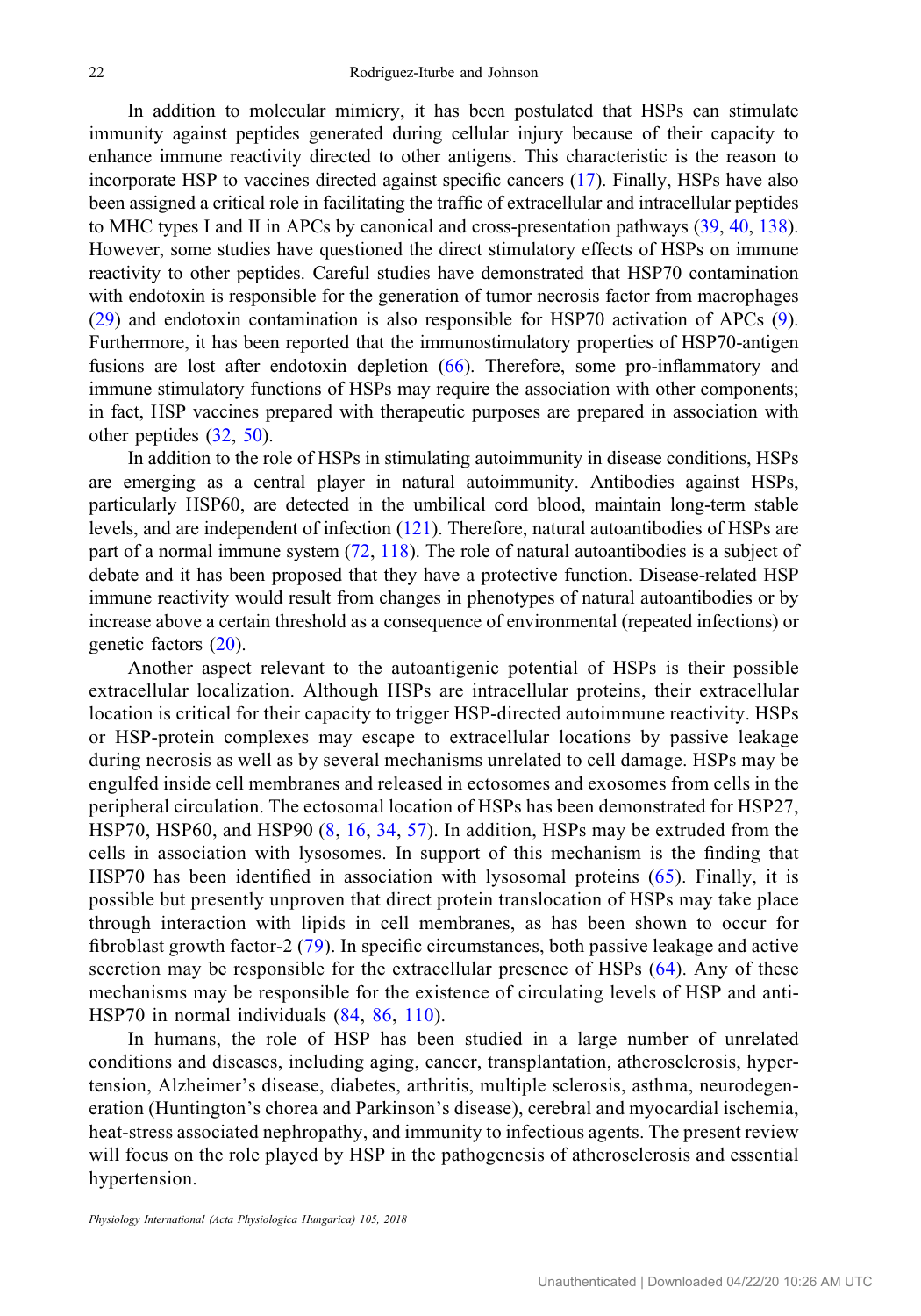## HSPs and Atherosclerosis

Atherosclerosis is a disease characterized by deposition of lipids, particularly low-density lipoproteins (LDLs) in the intimal layer of large- and medium-sized arteries in association with infiltration of immune cells and remodeling of arterial walls. The lipid composition of the plaques and the infiltration of mononuclear cells were described almost two centuries ago [\(71](#page-15-0)), but the important role of inflammation in the pathogenesis of the disease has been recognized only in the past three to four decades ([100\)](#page-17-0).

The critical role of immune reactivity in atherosclerosis was originally elucidated by studies that examined the results of treatment with immunosuppressive agents. Using a model of high fat diet-induced atherosclerosis in rabbits, our group ([99](#page-17-0)) and others ([33,](#page-13-0) [123\)](#page-18-0) showed that treatment with the immunosuppressive agent, mycophenolate mofetil, markedly prevented plaque formation, infiltration of inflammatory cells, and the proliferation of vascular smooth muscle cells in the aorta (Fig. 1). Importantly, the reduction of the infiltration of immune cells was also associated with a reduction in the lipid (cholesterol) content in the vessel walls, thereby underlining a role of local inflammation in the formation of the atherosclerotic plaque. The notion that atherosclerosis is an autoimmune disease was advanced by Wick et al. ([129](#page-18-0)) and the knowledge that oxidized LDL is toxic for endothelial cells prompted research on the nature of the immune reactivity induced by oxidized LDL and the proliferation of smooth muscle cells in arterial walls [\(78\)](#page-16-0). In recent years, significant insight has been gained on the involvement of the innate and adaptive immune reactivity in atherosclerosis and on the role played by HSPs in the pathogenesis of the disease [\(129](#page-18-0)).



Fig. 1. Effect of immune suppression with mycophenolate mofetil (MMF, 30 mg/kg daily) on atherosclerosis induced in rabbits by the ingestion of 1% cholesterol diet (CHO) for 12 weeks. (A) No difference was detected in the plasma cholesterol between the CHO and CHO + MMF groups  $(n = 10$  in each group). However, there was a reduction of more than 50% atherosclerosis in the aorta (B and C) and an eightfold reduction in macrophage infiltration (D). Abdominal aortic in CHO group (E) shows extensive atherosclerosis plaques that were not present in the CHO + MMF groups (F). Figure made using data from  $(99)$  $(99)$ . \*\*p < 0.01. \*\*\*p < 0.001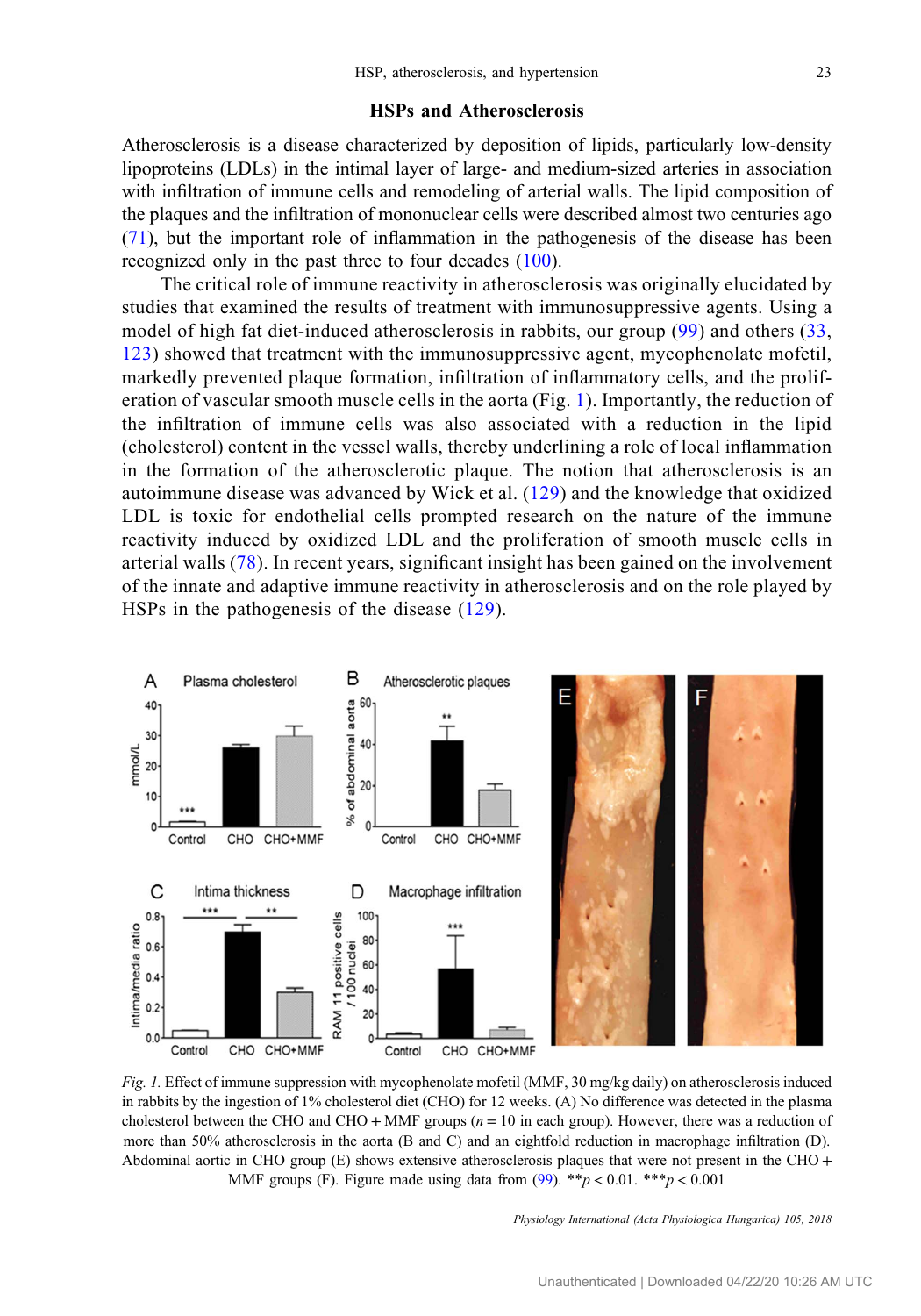## <span id="page-5-0"></span>The atherosclerosis lesion

The initial lesions in atherosclerosis are fatty streaks in the intima (Fig. 2). Oxidized LDLs (oxLDL) act as danger-associated molecular patterns (DAMPs) that stimulate innate immunity, generating autoantigens that engage the adaptive immune response. Local inflammation is modulated by participation of Treg responses  $(111)$  $(111)$  $(111)$ . Even in the early stages of fatty deposition, there is a cellular component in the lesion, consisting of foam cells, macrophages, and T cells. B lymphocytes are more prominent in the adventitial layer of the arteries. The lesion evolves to the formation of plaques that may be stable and covered by a fibrous cap. Growth and rupture of the plaque and remodeling of the arterial wall result from active inflammation driven by the production of pro-inflammatory cytokines and prothrombotic mediators.

## The immune system in atherosclerosis

Innate and adaptive immunity triggered by the generation of lipid peroxidation products drives the inflammatory lesion in atherosclerosis ([11,](#page-11-0) [38](#page-13-0)). The critical role of the innate immune response in the pathogenesis of atherosclerosis has been underlined by the studies of Ridker et al. ([93\)](#page-16-0) who showed a reduction in the recurrent cardiovascular-related death,



Fig. 2. The role of HSP in the pathogenesis of atherosclerosis. Available evidence suggests that overexpression of HSP27 is protective, whereas overexpression of HSP60 is atherogenic. The effects of HSP70 are inconclusive and HSP90 aggravates and complicates atheroma. Conflicting evidence exists in relation to associations between HSP levels and severity of atherosclerosis (Table [I](#page-7-0)). Induction of regulatory T cell responses with HSP60 and derived peptides improves experimental atherosclerosis. The stages of atherosclerosis were modified from images in

Dreamsite.com. Numbers in parenthesis indicate the corresponding references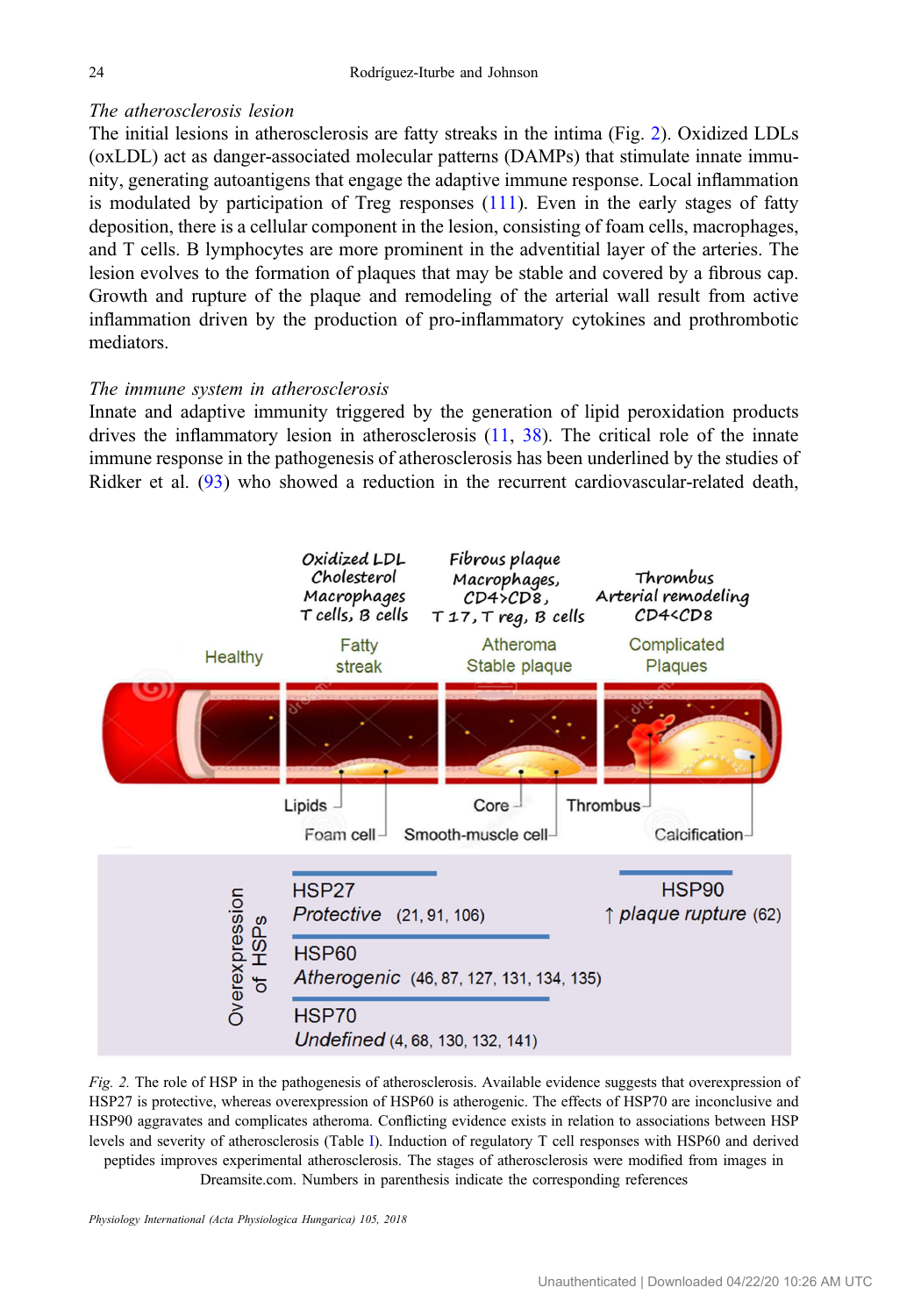myocardial infarction and stroke, independent of lipid lowering, with the treatment with a monoclonal antibody targeting interleukin (IL)-1β. Strong evidence also supports the participation of adaptive immunity in the progression of atherosclerosis as oxidized lipoproteins generate the production of Th1 cytokines, a process that is suppressed by the Th2 cytokine IL-5 ([12\)](#page-12-0).

In human plaques, 70% of T cells are CD4+ T cells and almost all remaining cells are CD8+ T cells [\(44](#page-14-0)). Tregs, Th17 cells, and natural killer cells are also present, but in lesser numbers, in atherosclerotic lesions [\(48](#page-14-0), [49](#page-14-0)). In later stages, tertiary lymphoid organs containing a variety of T-cell types and B cells are formed in the arterial adventitia [\(76](#page-16-0)). The role of T-cell subtypes has extensively been studied. CD4+ T cells aggravate atherosclerosis [\(139](#page-18-0), [140\)](#page-18-0). The Th1 subtype of CD4+ T cells is pro-inflammatory and proatherogenic [\(15](#page-12-0), [35\)](#page-13-0), whereas the Th2 subtype has been found both to protect [\(12](#page-12-0)) as well as to aggravate ([23,](#page-12-0) [51\)](#page-14-0) atherosclerosis. Tregs are atheroprotective [\(1](#page-11-0)). Conflicting reports indicate that IL-17 may attenuate  $(22, 112)$  $(22, 112)$  $(22, 112)$  $(22, 112)$  or worsen  $(26, 30, 109)$  $(26, 30, 109)$  $(26, 30, 109)$  $(26, 30, 109)$  $(26, 30, 109)$  $(26, 30, 109)$  atherosclerosis. Infiltrating CD8+ cytotoxic T cells favors plaque instability and rupture ([56\)](#page-14-0) and natural killer T cells have been found to be proatherogenic in early stages of the disease [\(5](#page-11-0)).

The role of B cells in atherosclerosis remains controversial, with some studies indicating protection, whereas others suggesting acceleration of the disease ([49\)](#page-14-0).

#### HSPs in atherosclerosis

The most extensively studied HSPs in atherosclerosis are HSP27, HSP60, HSP70, and HSP90. Specific findings and the experimental models used in several investigations are shown in Table [I.](#page-7-0) The protective and atherogenic potential of overexpression of these HSPs are summarized in Fig. [2.](#page-5-0)

HSP27. The intracellular chaperone function of HSP27 is regulated by phosphorylation and dephosphorylation in large aggregates that modulate the assembly of an ATP-independent network [\(6](#page-11-0)). As a chaperone, HSP27 plays a role in RNA stabilization, supports antioxidant responses, and is antiapoptotic [\(8](#page-11-0)). Extracellular release from atherosclerotic tissue may result from cellular injury or occur in association with secretory lysosomes or exosomes. In the extracellular location, HSP27 binds to a number of cell membrane receptors in endothelial cells and immune cells, including CD91, CD40, CD36, CD14, scavenger receptor A (SR-A), and TLRs: including TLR2, TLR3, and TLR4 ([11\)](#page-11-0). Recombinant HSP27 induces TLRmediated activation of NFκB with the secretion of pro-inflammatory as well as the antiinflammatory (IL-10 cytokines) ([103\)](#page-17-0). In atherosclerosis, available evidence supports the notion that HSP27 offers protection against the progression of the disease. In fact, the identification of HSP27 as an estrogen receptor-associated protein is likely the reason for the apparently protective role of estrogens in atherosclerosis [\(75](#page-16-0), [91\)](#page-16-0). Atherosclerotic plaques have lower HSP27 content ([67\)](#page-15-0), lower circulating levels of HSP27 are associated with more severe atherosclerotic disease [\(106](#page-17-0)), and HSP27 overexpression protects mice from atherosclerosis ([21\)](#page-12-0). Potential mechanisms involved in the anti-atherogenic activity of HSP27 include the suppression of NFκB activation by intracellular HSP27 [\(8](#page-11-0)) and the possible participation of HSP27 in lipid homeostasis, since it competes with LDL binding to SR-A, attenuates foam cell formation [\(8](#page-11-0)), and reduces the cholesterol content in the serum and atherosclerotic plaques ([21\)](#page-12-0).

HSP60. Endothelial cells express HSP60 under a variety of stressful conditions. In addition, the cross-reactivity between bacterial and human HSP60 may be responsible for the development of a harmful autoimmune reactivity that may be an undesirable consequence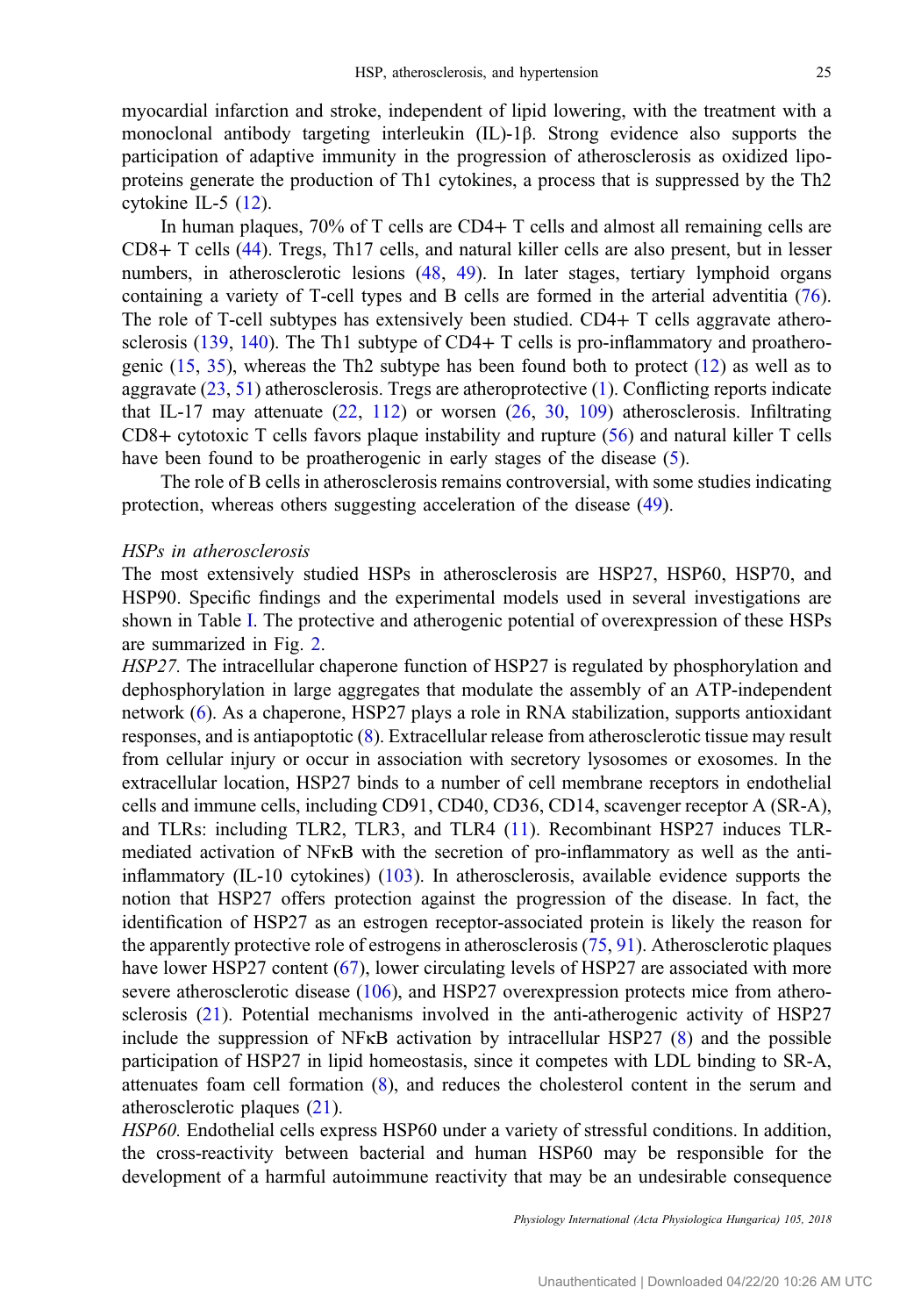| こうしょう へきまん                                     |
|------------------------------------------------|
|                                                |
| J                                              |
| $\frac{1}{2}$                                  |
|                                                |
| :                                              |
| $\sim$ 10. The state of the figure $\sim$<br>i |
| I<br>$\mathbf{I}$                              |
| i                                              |
| i                                              |
|                                                |
|                                                |
| $\overline{r}$<br>۱                            |

<span id="page-7-0"></span>

| <b>HSP</b> | tal model<br>Experimen                            | Findings                                                                                                                                         | References          |
|------------|---------------------------------------------------|--------------------------------------------------------------------------------------------------------------------------------------------------|---------------------|
| HSP27      | Cell culture                                      | Increased activation of NFKB macrophages and production of pro- and<br>anti-inflammatory cytokines                                               | $(103)(\Phi)$       |
|            | Patients                                          | Low plasma HSP27 levels associated with coronary artery stenosis                                                                                 | (106)               |
|            | (*) ApoE <sup>-/-</sup> mice overexpressing HSP27 | Reduced <i>de novo</i> atherosclerosis and increased plaque stability                                                                            | (106)               |
|            | Patients (endo-atherectomy and serum<br>samples)  | Low HSP27 in atherosclerotic plaques and low serum levels in patients<br>with atherosclerosis                                                    | (68)                |
|            | ApoE <sup>-/-</sup> HSP27 (**) mice               | Inverse correlation between lesion area and HSP27 levels. Reduction of IL-1ß and<br>increase in L-10 in mice overexpressing HSP27                | (91)                |
|            | ApoE <sup>-/-</sup> HSP27 <sup>(**)</sup> mice    | Chronic overexpression of HSP27 reduces lesions and arterial remodeling                                                                          | (21)                |
| HSP60      | ApoE <sup>-/-</sup> mice                          | HSP60 (and HSP70) overexpression precedes inflammation                                                                                           | (46)                |
|            | Review of several experimental models             | Adoptive transfer of T cells reactive to HSP60 induces atherosclerosis. Tolerization<br>with HSP60-derived peptide arrests atherosclerosis       | (127)               |
|            | Patients                                          | Serum HSP60 and anti-HSP60 levels correlate with atherosclerosis,<br>anti-lipopolysaccharide, and various markers of inflammation                | (87, 131, 133, 135) |
| HSP70      | Patients                                          | Inverse relationship between HSP70 levels and severity of atherosclerosis                                                                        | (68, 141)           |
|            | Patients                                          | High plasma HSP70 levels and anti-HSP70 in peripheral vascular disease                                                                           | (130)               |
|            | SD rats                                           | Elevation of plasma HSP70 precedes diet-induced atherosclerosis                                                                                  | (132)               |
|            | Cell cultures                                     | HSP70 bound to plasma membrane activates NFkB and upregulates the expression of pro-<br>inflammatory cytokines by CD4- and Ca-dependent pathways | $\widehat{\Theta}$  |
| HSP90      | human and mice<br>Atherosclerotic plaques         | HSP90 immunostaining was increased in inflammatory regions of plaques, inhibition of<br>HSP90 attenuates inflammation in atheromas               | (62)                |
|            | $\sum_{i=1}^{n}$                                  | $\Gamma = \frac{1}{2} + \frac{1}{4}$ afterward the control of $\frac{1}{4}$ .                                                                    |                     |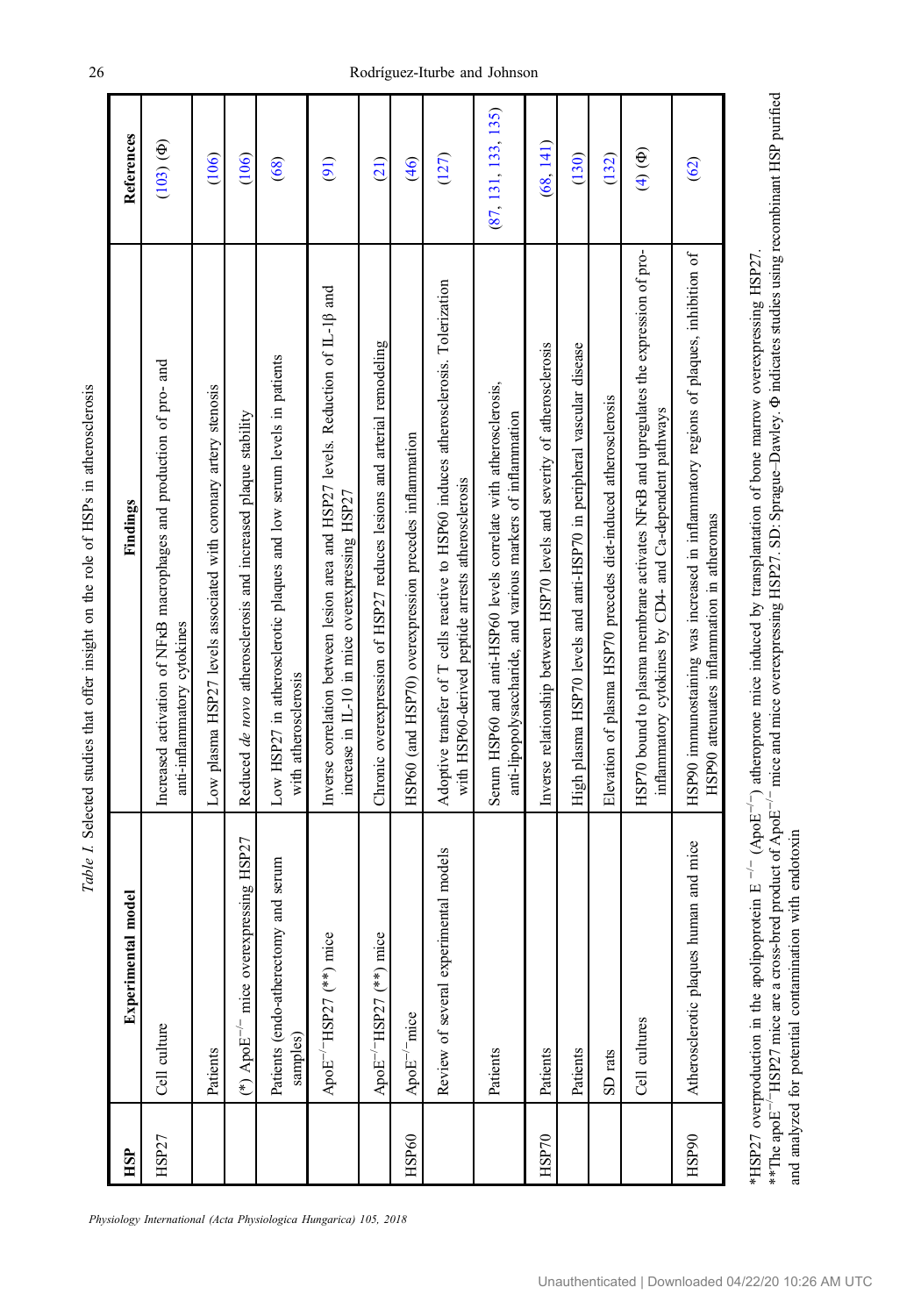of a preexisting protective immunity to an infectious agent ([54,](#page-14-0) [127,](#page-18-0) [128](#page-18-0)). HSP60 has a direct atherogenic potential and the accumulated evidence supports the notion that HSP60-reactive T cells initiate atherosclerosis and the antibodies directed to HSP60 drive the chronicity of the disease (Fig. [2\)](#page-5-0). In human atherosclerosis, several HSP60 epitopes have been found to have T and B cell cross-reactivity with bacterial HSP60 ([128\)](#page-18-0). Experimental studies have shown that upregulation of HSP60 expression precedes the development of atherosclerotic lesions ([46\)](#page-14-0) and genetically normocholesterolemic mice develop atherosclerotic lesions if immunized with HSP60; furthermore, adoptive transfer of HSP60 reactive T cells induces early (fatty streaks) atherosclerosis [\(127](#page-18-0)). In humans, high-circulating levels of HSP60 and anti-HSP60 are correlated with atherosclerotic cardiovascular disease [\(87](#page-16-0), [133,](#page-18-0) [135](#page-18-0)), carotid artery wall thickness ([131,](#page-18-0) [133\)](#page-18-0), and atherosclerosis-related morbidity and mortality ([136\)](#page-18-0). Specific T-cell immunity to HSP60 exists in the early stages of atherosclerosis [\(53](#page-14-0)) and T cells obtained from human atherosclerotic lesions show cross-reactivity with bacterial (mycobacterium and chlamydia) HSP sequences ([2\)](#page-11-0).

While contamination with endotoxin was not rigorously excluded in all studies, it has been shown that HSP60 administration could promote or suppress atherosclerosis depending on route of administration, the type of APCs, and the co-stimulatory molecules involved. The parenteral route of HSP60 administration induces adhesion molecules and infiltration of HSP60-specific T cells that are followed by secretion of pro-inflammatory mediators and anti-HSP60 antibodies, invasion of macrophages, lipid deposition, and the formation of atherosclerotic plaques. The oral or nasal route of administration of HSP60 (or HPS60 derived peptide sequences cross-reactive with M. tuberculosis) induces tolerance. Tolerance develops as a consequence of the generation of Tregs and anti-inflammatory mediators (IL-10 and transforming growth factor beta) and results in reduced atherosclerotic lesions ([127\)](#page-18-0). The induction of oxLDL-reactive Tregs also reduces plaque formation and when peptide sequences of human apolipoprotein B, human HSP60, and Chlamydophila pneumoniae were used in combination, a synergistic atheroprotection was found ([61\)](#page-15-0). As noted by Wick [\(127](#page-18-0)), the tolerization strategies are based on the use of peptide sequences with high homology to self that, nevertheless, are immunogenic. Protective vaccines against atherosclerosis using peptides derived from ApoB100, HSP60, and a combination of their epitopes are being actively investigated at present [\(32](#page-13-0)).

HSP70. HSP70 is found in the atherosclerotic plaques and is overexpressed in advanced lesions. HSP70 attenuates the activation of NFκB, which would suggest anti-inflammatory activity [\(134](#page-18-0)); however, there are conflicting reports that preclude assigning HSP70 a definite role in atherosclerosis at present (Fig. [2\)](#page-5-0). Plasma levels of HSP70 have been found to have an inverse ([68,](#page-15-0) [141](#page-18-0)) as well as a direct [\(130](#page-18-0), [132](#page-18-0)) association with the severity of atherosclerosis. HSP70 administration has been found to induce production of IL-6 (pro-inflammatory) [\(4](#page-11-0)) as well as Treg (anti-inflammatory) response [\(125](#page-18-0)). A high-cholesterol diet has been shown to increase HSP70 plasma levels and exogenous HSP70 induced overexpression of adhesion molecules in peripheral blood mononuclear cells. These results suggest that HSP70 favors infiltration of mononuclear cells and atherosclerosis ([132\)](#page-18-0). In contrast, studies investigating the inhibition of HSP90 activity ([62\)](#page-15-0) have found that the observed reduction of inflammation and oxidative stress in arterial walls was associated with increased expression of HSP70 and suggested protective effects of HSP70 stimulation. The pro- and anti-atherogenic effects of HSP70 are presently a matter of debate ([10\)](#page-11-0).

HSP90. Work on HSP90 has principally centered in cancer. Several studies have explored its role in atherosclerosis, where overexpression of HSP90 is associated with features of plaque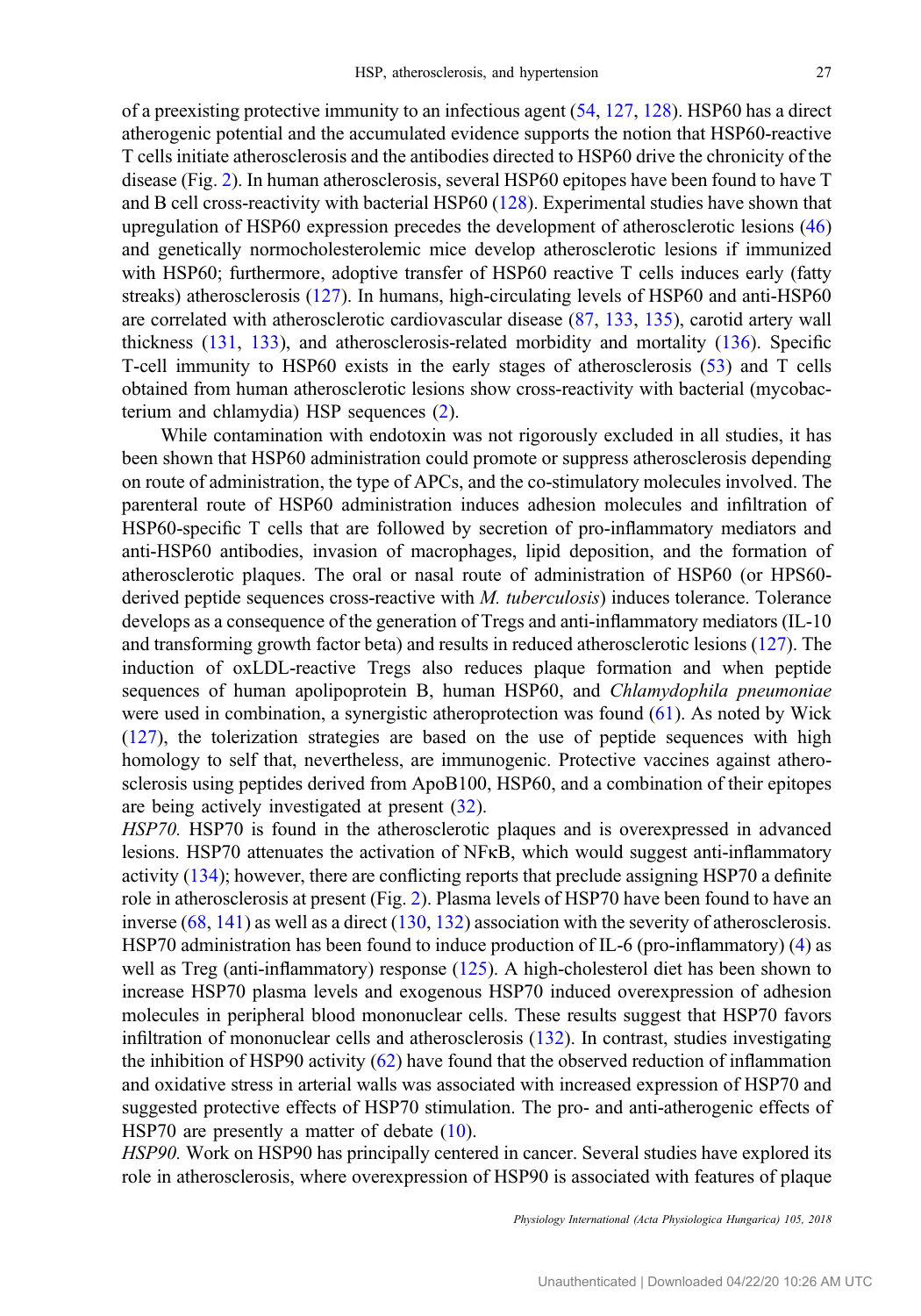instability. Inhibition of HSP90 has resulted in a reduction in inflammation and in oxidative stress resulting from reduced activation of transcription factors (signal transducers and activators of transcription and NFκB) and suppression of pro-inflammatory cytokines. Interestingly, the beneficial effects of suppressing HSP90 activation are associated with overexpression of HSP70 that is assumed to contribute to an overall anti-inflammatory and atheroprotective activity of HSP90 inhibition ([62\)](#page-15-0).

## HSPs in hypertension

#### The hypertensive condition

Blood pressure is a biological variable with normal distribution and the definition of hypertension is arbitrary and related to the risk that is attributed to progressively higher values. Hypertension (blood pressure  $\geq$ 140/90 mmHg) is the most important contributor to the global burden of disease and causes 9.4 million deaths every year; furthermore, the worldwide prevalence of hypertension is predicted to increase 10% between 2000 and 2025 [\(60\)](#page-14-0). Hypertension is classified as secondary when there is a clear etiologic factor and primary (essential) when a well-defined cause of high blood pressure is not apparent and hereditary and environmental influences play a pathogenic role. More than 65 genetic loci have been found in association with high blood pressure, yet, most of them correspond to genes not usually related to blood pressure homeostasis and the combination of genetic characteristics has been estimated to explain no more than 3% of the hereditability of hypertension ([77](#page-16-0)). Putative causes of essential hypertension include lower birth weight resulting from maternal malnutrition [\(137\)](#page-18-0) and epigenetic modification of genes [\(59\)](#page-14-0). The importance of the ambulatory blood pressure determinations, the risks apparently imposed by blood pressure variability, the recommended treatment approaches, and the guidelines for blood pressure control have recently been reviewed ([89](#page-16-0)).

The ability of a high salt diet to increase blood pressure has been recognized for many years [\(13](#page-12-0), [36\)](#page-13-0) and the concept of salt sensitivity refers to an increase in blood pressure resulting from changes in standardized low and high salt administration that exceed "normal" variation ([124\)](#page-18-0). Salt sensitivity increases with age and arterial rigidity. While hypertension was classically viewed as strictly a hemodynamic disorder, increasing evidence has showed that hypertension is driven, at least in part, by inflammation in the kidneys (suppressing pressure natriuresis), in the arterial walls (impairing endothelial vasodilatation), and in the central nervous system (stimulating the sympathetic outflow) ([96,](#page-16-0) [97\)](#page-16-0).

#### Autoimmunity in the pathogenesis of hypertension

The immune cell infiltration in the kidney in salt-sensitive hypertension consists of both T cells and macrophages. Evidence that these cells have a role in hypertension has been shown in experimental models that evaluated the changes in blood pressure resulting from depleting specific cell populations. Using this approach, there is evidence for a prohypertensive role of macrophage infiltration ([18,](#page-12-0) [24,](#page-12-0) [126](#page-18-0)), CD4 and CD8 T cells [\(37](#page-13-0), [70](#page-15-0), [101,](#page-17-0) [114\)](#page-17-0), T17 cells [\(3](#page-11-0), [80](#page-16-0)), and B cells [\(19](#page-12-0)), as well as the anti-hypertensive role of Tregs [\(7](#page-11-0), [63](#page-15-0), [73](#page-15-0)).

It has been postulated that the inflammatory response may be initiated by local injury induced by renal vasoconstriction, resulting in ischemia that stimulates release of DAMPs that activate the innate immune response, followed by the exposure of specific endogenous antigens that trigger an adaptive immune response [\(95](#page-16-0)–[97](#page-16-0)).

In hypertension, HSP70 as well as isoketal-modified proteins may represent endogenous antigens of importance in the pathogenesis of high blood pressure (Fig. [3](#page-10-0)).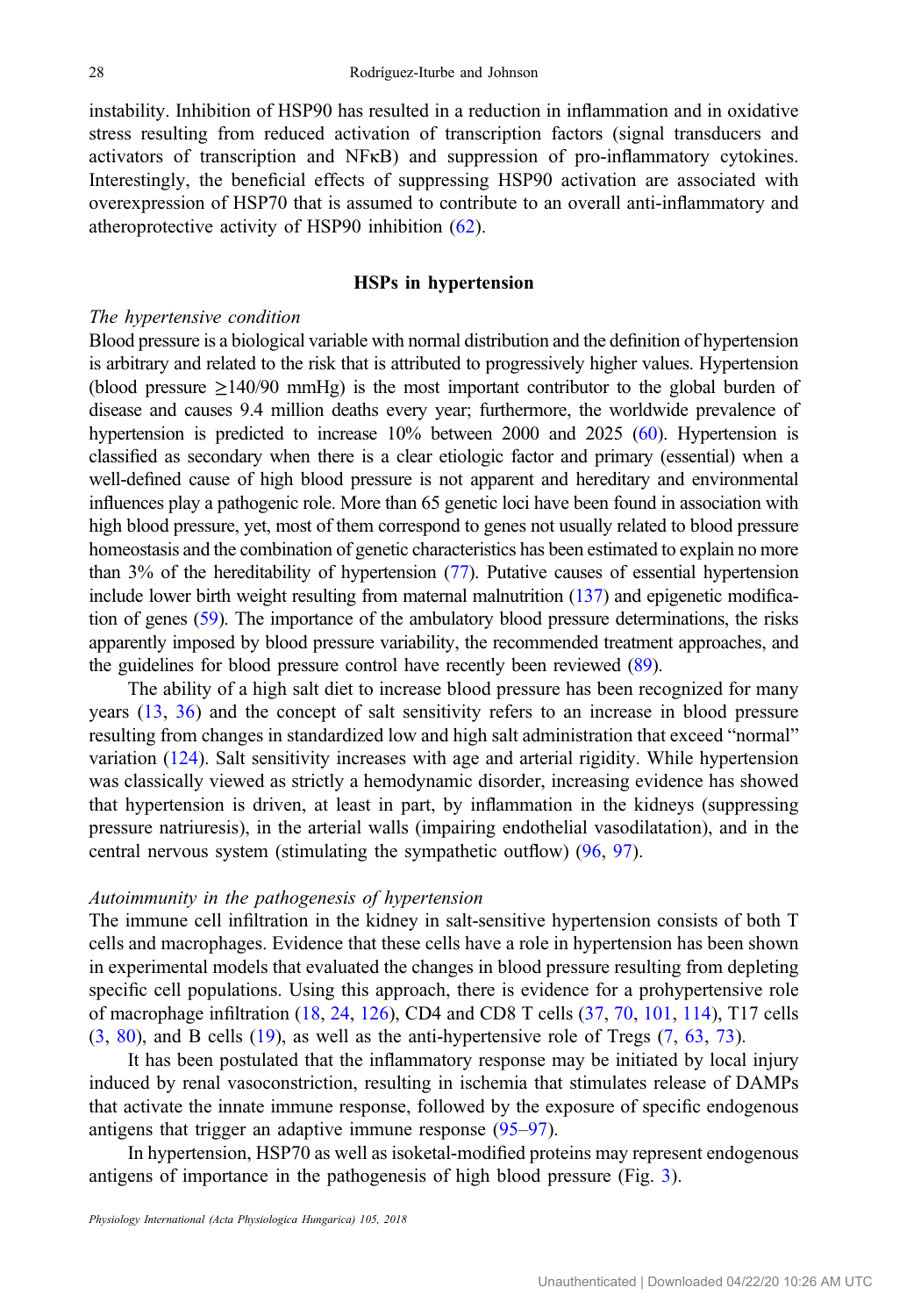<span id="page-10-0"></span>

Fig. 3. HSP70 is a relevant endogenous antigen in essential hypertension. Inflammation resulting from innate and adaptive autoimmunity induces and sustains hypertension. Experimental induction of tolerance to HSP70 results in the generation of IL-10-driven regulatory T cell response that prevents inflammation and salt-induced hypertension ([88\)](#page-16-0). DAMPs: danger-associated molecular patterns; PAMPs: pathogen-associated molecular patterns; CNS: central

nervous system; SNS: sympathetic nervous system; CO: cardiac output; PVR: peripheral vascular resistance

Isoketal-modified proteins. Studies in several experimental models by David Harrison and co-workers indicate that γ-ketoaldehydes (isolevuglandins or isoketals) resulting from oxidation of lipoproteins bind to lysine residues in proteins and generate protein adducts that represent autoantigens of pathogenic relevance in hypertension. These isoketal-modified proteins have been found to stimulate T-cell activation  $(52)$  $(52)$ , and to participate in the costimulatory process of antigen recognition [\(122](#page-18-0)) and in the generation of memory cells [\(41](#page-14-0)).

In humans with hypertension, the isoketal-protein adduct content of mononuclear cells, CD14+ cells and CD18+ dendritic cells in peripheral blood is several-fold higher than in normotensive controls and the number of isoketal-positive CD14+ and CD83+ cells correlate with the degree of hypertension  $(52)$  $(52)$ .

HSP70. Another autoantigen with potential participation in the pathogenesis of hypertension is HSP70 [\(98](#page-16-0)). In support of this possibility, we found that renal overabundance of HSP70 (but not other HSPs), circulating anti-HSP70 antibody titers and T-cells reactive to HSP70 were present in several experimental models of hypertension [\(14](#page-12-0), [82,](#page-16-0) [95](#page-16-0)). Subsequent studies were conducted in the model of salt-induced hypertension that follows transient inhibition of nitric oxide synthase. In this model, T cells present a clonal CD4 response to HSP70 and the intraperitoneal injection of a highly preserved amino acid sequence of M. tuberculosis HSP70 resulted in the generation of IL-10-producing Tregs and prevention of hypertension. In addition, adoptive transfer of T cells isolated from the spleen of tolerized rats reversed hypertension. Furthermore, HSP70 gene delivery to the kidney of rats sensitized to HSP70 was associated with increment in blood pressure in response to a high salt diet ([88\)](#page-16-0). Several groups, including ourselves, have reported increased circulating anti-HSP70 antibody titers in patients with essential hypertension [\(27](#page-13-0), [85,](#page-16-0) [88](#page-16-0), [110](#page-17-0)). Hypertensive patients have also increased HSP70 gene expression and HSP70 protein abundance in circulating leukocytes [\(110](#page-17-0)) and, in a limited number of patients, we showed that T cells from patients with essential hypertension responded to a challenge with HSP70 with a strong proliferative reaction [\(88](#page-16-0)). Li et al. [\(58](#page-14-0)) have reported that certain HSP70 gene haplotypes (H5 and H8) are associated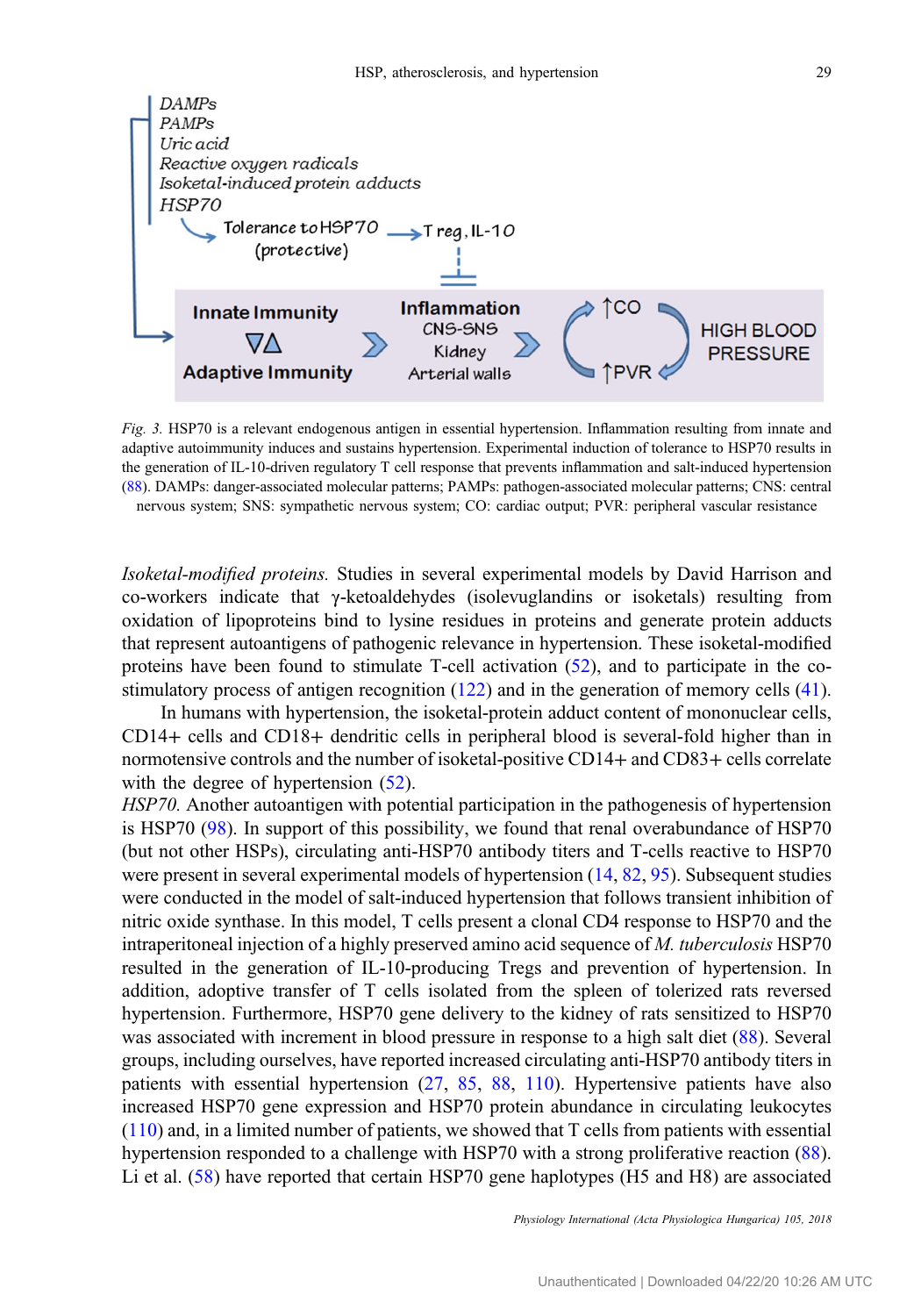<span id="page-11-0"></span>with hypertension in the Uygur ethnic minority in China and genome wide association studies have identified single nucleotide polymorphisms of HSPs in the BAT2-BAT5 loci (HSPA1L, HSPA1A, and HSP1B) associated with hypertension [\(25\)](#page-12-0).

The induction of tolerance to HSP70 has not been evaluated as a therapeutic strategy in patients with essential hypertension. The lack of significant side effects associated with oral HSP60 and derived peptides in clinical trials of prevention of atherosclerosis [\(32](#page-13-0), [50](#page-14-0), [128\)](#page-18-0) suggests that a similar approach could be investigated for the treatment of essential hypertension. Future studies on the participation of HSP-driven autoimmunity may bring important insights on the pathogenesis and hopefully treatment of essential hypertension.

## Acknowledgements

This review is a part of series of reviews by invitation of Professor László Rosivall, the Editor-in-Chief of Physiology International. It is intended to celebrate the 30th anniversary of establishing the Hungarian Kidney Foundation and 25th anniversary of commencing Budapest Nephrology School, an internationally recognized, annual CME refresher nephrology course.

## Conflict of interest

BR-I has no conflict of interest. RJJ is on the Scientific Board of XORT Therapeutics and has patent and patent applications related to lowering uric acid or blocking fructose metabolism in the treatment of hypertension and metabolic disorders.

## **REFERENCES**

- 1. Ait-Oufella H, Salomon BL, Potteaux S, Robertson AK, Gourdy P, Zoll J, Merval R, Esposito B, Cohen JL, Fisson S, Flavell RA, Hansson GK, Klatzmann D, Tedgui A, Mallat Z: Natural regulatory T cells control the development of atherosclerosis in mice. Nat. Med. 12, 178–180 (2006)
- 2. Almanzar G, Salomon BL, Potteaux S, Robertson AK, Gourdy P, Zoll J, Merval R, Esposito B, Cohen JL, Fisson S, Flavell RA, Hansson GK, Klatzmann D, Tedgui A, Mallat Z: Autoreactive HSP60 epitope-specific T-cells in early human atherosclerotic lesions. J. Autoimmun. 39, 441–450 (2012)
- 3. Amador CA, Barrientos V, Peña J, Herrada AA, González M, Valdés S, Carrasco L, Alzamora R, Figueroa F, Kalergis AM, Michea L: Spironolactone decreases DOCA-salt-induced organ damage by blocking the activation of T helper 17 and the downregulation of regulatory T lymphocytes. Hypertension 63, 797–803 (2014)
- 4. Asea A, Kraeft SK, Kurt-Jones EA, Stevenson MA, Chen LB, Finberg RW, Koo GC, Calderwood SK: HSP70 stimulates cytokine production through a CD14-dependant pathway, demonstrating its dual role as a chaperone and cytokine. Nature Med. 6, 435–442 (2000)
- 5. Aslanian AM, Chapman HA, Charo IF: Transient role for CD1d-restricted natural killer T cells in the formation of atherosclerotic lesions. Arterioscler. Thromb. Vasc. Biol. 25, 628–632 (2005)
- 6. Bakthisaran R, Tangirala R, Rao ChM: Small heat shock proteins: role in cellular functions and pathology. Biochim. Biophys. Acta 1854, 291–319 (2015)
- 7. Barhoumi T, Kasal DA, Li MW, Shbat L, Laurant P, Neves MF, Paradis P, Schiffrin EL: T regulatory lymphocytes prevent angiotensin II-induced hypertension and vascular injury. Hypertension 57, 469–476 (2011)
- 8. Batulan Z, Pulakazhi Venu VK, Li Y, Koumbadinga G, Alvarez-Olmedo DG, Shi C, O'Brien ER: Extracellular release and signaling by Heat Shock Protein 27: role in modifying vascular inflammation. Front. Immunol. 7, 285 (2016). doi:10.3389/fi[mmu.2016.00285](http://dx.doi.org/10.3389/fimmu.2016.00285)
- 9. Bausinger H, Lipsker D, Ziylan U, Manié S, Briand JP, Cazenave JP, Muller S, Haeuw JF, Ravanat C, de la Salle H, Hanau D: Endotoxin-free heat-shock protein 70 fails to induce APC activation. Eur. J. Immunol. 32, 3708–3713 (2002)
- 10. Bielecka-Dabrowa A, Barylski M, Mikhailidis DP, Rysz J, Banach M: HSP 70 and atherosclerosis–protector or activator? Expert Opin. Ther. Targets 13, 307–317 (2009)
- 11. Binder CJ, Chang MK, Shaw PX, Miller YI, Hartvigsen K, Dewan A, Witztum JL: Innate and acquired immunity in atherogenesis. Nat. Med. 8, 1218–1226 (2002)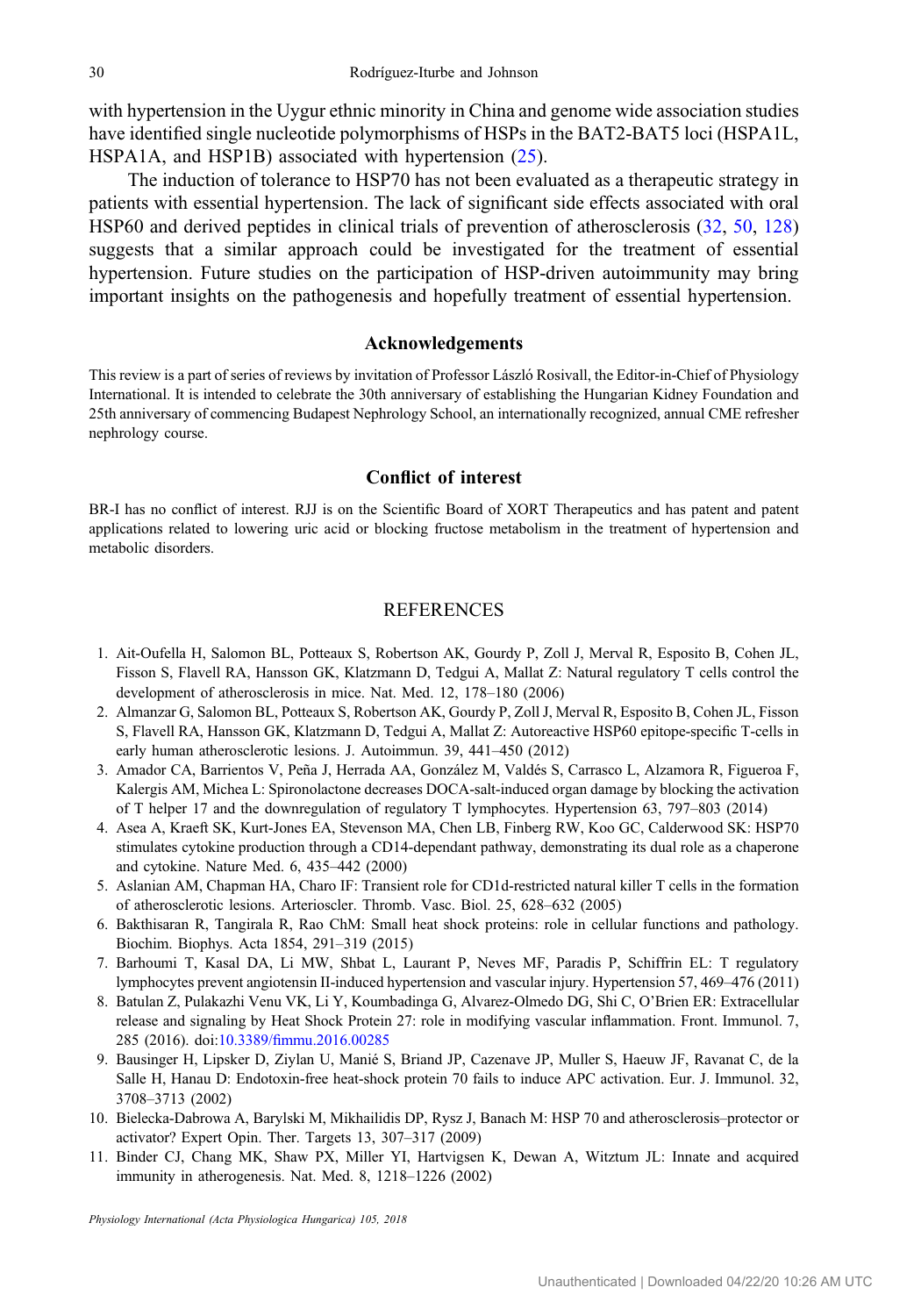- <span id="page-12-0"></span>12. Binder CJ, Hartvigsen K, Chang MK, Miller M, Broide D, Palinski W, Curtiss LK, Corr M, Witztum JL: IL-5 links adaptive and natural immunity specific for epitopes of oxidized LDL and protects from atherosclerosis. J. Clin. Invest. 114, 427–437 (2004)
- 13. Borst JG, Borst-de Geus A: Hypertension explained by Starling's theory of circulatory homeostasis. Lancet 1, 677–682 (1963)
- 14. Bravo J, Quiroz Y, Pons H, Parra G, Herrera-Acosta J, Johnson RJ, Rodríguez-Iturbe B: Vimentin and heat shock protein expression are induced in the kidney by angiotensin and by nitric oxide inhibition. Kidney Int. 64(Suppl. 86), S46–S51 (2003)
- 15. Buono C, Come CE, Stavrakis G, Maguire GF, Connelly PW, Lichtman AH: T-bet deficiency reduces atherosclerosis and alters plaque antigen specific immune responses. Proc. Natl. Acad. Sci. U S A 102, 1596–1601 (2005)
- 16. Calderwood SK: Heat shock proteins in extracellular signaling. Methods 43, 167 (2007)
- 17. Calderwood SK, Gong J, Murshid A: Extracellular HSPs: the complicated roles of extracellular HSPs in immunity. Front. Immunol. 7, 159 (2016). doi:10.3389/fi[mmu.2016.00159](http://dx.doi.org/10.3389/fimmu.2016.00159)
- 18. Chan CT, Moore JP, Budzyn K, Guida E, Diep H, Vinh A, Jones ES, Widdop RE, Armitage JA, Sakkal S, Ricardo SD, Sobey CG, Drummond GR: Reversal of vascular macrophage accumulation and hypertension by a CCR2 antagonist in deoxycorticosterone/salt-treated mice. Hypertension 60, 1207–1212 (2012)
- 19. Chan CT, Sobey CG, Lieu M, Ferens D, Kett MM, Diep H, Kim HA, Krishnan SM, Lewis CV, Salimova E, Tipping P, Vinh A, Samuel CS, Peter K, Guzik TJ, Kyaw TS, Toh H, Bobik A, Drummond GR: Obligatory role for B cells in the development of angiotensin II-dependent hypertension. Hypertension 66, 1023–1033 (2015)
- 20. Cohen IR: Autoantibody repertoires, natural biomarkers, and system controllers. Trends Immunol. 34, 620–625 (2013)
- 21. Cuerrier CM, Chen YX, Tremblay D, Rayner K, McNulty M, Zhao X, Kennedy CR, de BelleRoche J, Pelling AE, O'Brien ER: Chronic over-expression of heat shock protein 27 attenuates atherogenesis and enhances plaque remodeling: a combined histological and mechanical assessment of aortic lesions. PLoS One 8, e55867 (2013)
- 22. Danzaki K, Matsui Y, Ikesue M, Ohta D, Ito K, Kanayama M, Kurotaki D, Morimoto J, Iwakura Y, Yagita H, Tsutsui H, Uede T: Interleukin-17A deficiency accelerates unstable atherosclerotic plaque formation in apolipoprotein E-deficient mice. Arterioscler. Thromb. Vasc. Biol. 32, 273–280 (2012)
- 23. Davenport P, Tipping PG: The role of interleukin-4 and interleukin-12 in the progression of atherosclerosis in apolipoprotein E-deficient mice. Am. J. Pathol. 163, 1117–1125 (2003)
- 24. De Ciuceis C, Amiri F, Brassard P, Endemann DH, Touyz RM, Schiffrin EL: Reduced vascular remodeling, endothelial dysfunction, and oxidative stress in resistance arteries of angiotensin II-infused macrophage colonystimulating factor-deficient mice: evidence for a role in inflammation in angiotensin-induced vascular injury. Arterioscler. Thromb. Vasc. Biol. 25, 2106–2113 (2005)
- 25. Ehret GB, Munroe PB, Rice KM, Bochud M, Johnson AD, Chasman DI, Smith AV, Tobin MD, Verwoert GC, Hwang SJ, Pihur V, Vollenweider P, O'Reilly PF, Amin N, Bragg-Gresham JL, Teumer A, Glazer NL, Launer L, Zhao JH, Aulchenko Y, Heath S, Sõber S, Parsa A, Luan J, Arora P, Dehghan A, Zhang F, Lucas G, Hicks AA, Jackson AU, Peden JF, Tanaka T, Wild SH, Rudan I, Igl W, Milaneschi Y, Parker AN, Fava C, Chambers JC, Fox ER, Kumari M, Go MJ, van der Harst P, Kao WH, Sjögren M, Vinay DG, Alexander M, Tabara Y, Shaw-Hawkins S, Whincup PH, Liu Y, Shi G, Kuusisto J, Tayo B, Seielstad M, Sim X, Nguyen KD, Lehtimäki T, Matullo G, Wu Y, Gaunt TR, Onland-Moret NC, Cooper MN, Platou CG, Org E, Hardy R, Dahgam S, Palmen J, Vitart V, Braund PS, Kuznetsova T, Uiterwaal CS, Adeyemo A, Palmas W, Campbell H, Ludwig B, Tomaszewski M, Tzoulaki I, Palmer ND, CARDIoGRAM Consortium, CKDGen Consortium, KidneyGen Consortium, EchoGen Consortium, CHARGE-HF Consortium, Aspelund T, Garcia M, Chang YP, O'Connell JR, Steinle NI, Grobbee DE, Arking DE, Kardia SL, Morrison AC, Hernandez D, Najjar S, McArdle WL, Hadley D, Brown MJ, Connell JM, Hingorani AD, Day IN, Lawlor DA, Beilby JP, Lawrence RW, Clarke R, Hopewell JC, Ongen H, Dreisbach AW, Li Y, Young JH, Bis JC, Kähönen M, Viikari J, Adair LS, Lee NR, Chen MH, Olden M, Pattaro C, Bolton JA, Köttgen A, Bergmann S, Mooser V, Chaturvedi N, Frayling TM, Islam M, Jafar TH, Erdmann J, Kulkarni SR, Bornstein SR, Grässler J, Groop L, Voight BF, Kettunen J, Howard P, Taylor A, Guarrera S, Ricceri F, Emilsson V, Plump A, Barroso I, Khaw KT, Weder AB, Hunt SC, Sun YV, Bergman RN, Collins FS, Bonnycastle LL, Scott LJ, Stringham HM, Peltonen L, Perola M, Vartiainen E, Brand SM, Staessen JA, Wang TJ, Burton PR, Soler Artigas M, Dong Y, Snieder H, Wang X, Zhu H, Lohman KK, Rudock ME, Heckbert SR, Smith NL, Wiggins KL, Doumatey A, Shriner D, Veldre G, Viigimaa M, Kinra S, Prabhakaran D, Tripathy V, Langefeld CD, Rosengren A, Thelle DS, Corsi AM, Singleton A, Forrester T, Hilton G, McKenzie CA, Salako T, Iwai N, Kita Y, Ogihara T, Ohkubo T, Okamura T, Ueshima H, Umemura S,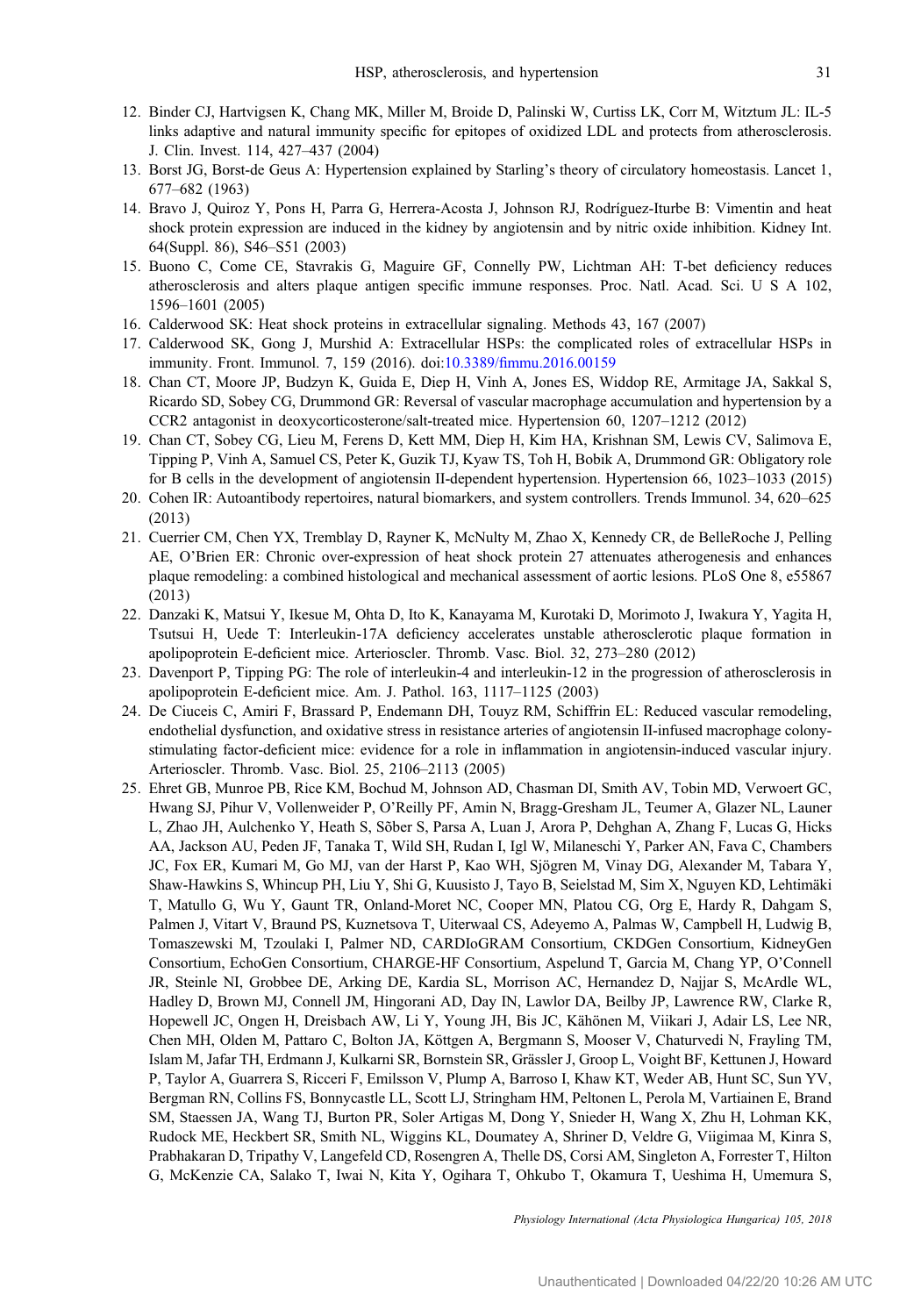<span id="page-13-0"></span>Eyheramendy S, Meitinger T, Wichmann HE, Cho YS, Kim HL, Lee JY, Scott J, Sehmi JS, Zhang W, Hedblad B, Nilsson P, Smith GD, Wong A, Narisu N, Stančáková A, Raffel LJ, Yao J, Kathiresan S, O'Donnell CJ, Schwartz SM, Ikram MA, Longstreth WT Jr, Mosley TH, Seshadri S, Shrine NR, Wain LV, Morken MA, Swift AJ, Laitinen J, Prokopenko I, Zitting P, Cooper JA, Humphries SE, Danesh J, Rasheed A, Goel A, Hamsten A, Watkins H, Bakker SJ, van Gilst WH, Janipalli CS, Mani KR, Yajnik CS, Hofman A, Mattace-Raso FU, Oostra BA, Demirkan A, Isaacs A, Rivadeneira F, Lakatta EG, Orru M, Scuteri A, Ala-Korpela M, Kangas AJ, Lyytikäinen LP, Soininen P, Tukiainen T, Würtz P, Ong RT, Dörr M, Kroemer HK, Völker U, Völzke H, Galan P, Hercberg S, Lathrop M, Zelenika D, Deloukas P, Mangino M, Spector TD, Zhai G, Meschia JF, Nalls MA, Sharma P, Terzic J, Kumar MV, Denniff M, Zukowska-Szczechowska E, Wagenknecht LE, Fowkes FG, Charchar FJ, Schwarz PE, Hayward C, Guo X, Rotimi C, Bots ML, Brand E, Samani NJ, Polasek O, Talmud PJ, Nyberg F, Kuh D, Laan M, Hveem K, Palmer LJ, van der Schouw YT, Casas JP, Mohlke KL, Vineis P, Raitakari O, Ganesh SK, Wong TY, Tai ES, Cooper RS, Laakso M, Rao DC, Harris TB, Morris RW, Dominiczak AF, Kivimaki M, Marmot MG, Miki T, Saleheen D, Chandak GR, Coresh J, Navis G, Salomaa V, Han BG, Zhu X, Kooner JS, Melander O, Ridker PM, Bandinelli S, Gyllensten UB, Wright AF, Wilson JF, Ferrucci L, Farrall M, Tuomilehto J, Pramstaller PP, Elosua R, Soranzo N, Sijbrands EJ, Altshuler D, Loos RJ, Shuldiner AR, Gieger C, Meneton P, Uitterlinden AG, Wareham NJ, Gudnason V, Rotter JI, Rettig R, Uda M, Strachan DP, Witteman JC, Hartikainen AL, Beckmann JS, Boerwinkle E, Vasan RS, Boehnke M, Larson MG, Järvelin MR, Psaty BM, Abecasis GR, Chakravarti A, Elliott P, van Duijn CM, Newton-Cheh C, Levy D, Caulfield MJ, Johnson T: Genetic variants in novel pathways influence blood pressure and cardiovascular disease risk. Nature 478, 103–109 (2011)

- 26. Erbel C, Chen L, Bea F, Wangler S, Celik S, Lasitschka F, Wang Y, Böckler D, Katus HA, Dengler TJ: Inhibition of IL-17A attenuates atherosclerotic lesion development in apoE-deficient mice. J. Immunol. 183, 8167–8175 (2009)
- 27. Frostegärd J, Lemne C, Andersson B, van der Zee R, Kiessling R, de Faire U: Association of serum antibodies to heat-shock protein 65 with borderline hypertension. Hypertension 29, 40–44 (1997)
- 28. Galdiero M, de l'Ero GC, Marcatili A: Cytokine and adhesion molecule expression in human monocytes and endothelial cells stimulated with bacterial heat shock proteins. Infect. Immun. 65, 699–707 (1997)
- 29. Gao B, Tsan M-F: Endotoxin contamination in recombinant human heat shock protein 70 (Hsp70) preparation is responsible for the induction of tumor necrosis factor release by murine macrophages. J. Biol. Chem. 278, 174–179 (2003)
- 30. Gao Q, Jiang Y, Ma T, Zhu F, Gao F, Zhang P, Guo C, Wang Q, Wang X, Ma C, Zhang Y, Chen W, Zhang L: A critical function of Th17 proinflammatory cells in the development of atherosclerotic plaque in mice. J. Immunol. 185, 5820–5827 (2010)
- 31. Gomez-Pastor R, Buchfiel ET, Thiele DJ: Regulation of heat shock transcription factors and their roles in physiology and disease. Nat. Rev. Mol. Cell Biol. 19, 4–19 (2018)
- 32. Govea-Alonso D, Beltrán-L´opez J, Salazar-González JA, Vargas-Morales J, Rosales-Mendoza S: Progress and future opportunities in the development of vaccines against atherosclerosis. Expert Rev. Vaccines 16, 337–350 (2017)
- 33. Greenstein SM, Sun S, Calderon TM, Kim DY, Schreiber TC, Schechner RS, Tellis VA, Berman JW: Mycophenolate mofetil treatment reduces atherosclerosis in the cholesterol-fed rabbit. J. Surg. Res. 91, 123–129 (2000)
- 34. Gupta S, Knowlton AA: HSP60 trafficking in adult cardiac myocytes: role of the exosomal pathway. Am. J. Physiol. Heart Circ. Physiol. 292, H3052–H3056 (2007)
- 35. Gupta S, Pablo AM, Jiang Xc, Wang N, Tall AR, Schindler C: IFNgamma potentiates atherosclerosis in ApoE knock-out mice. J. Clin. Invest. 99, 2752–2761 (1997)
- 36. Guyton AC, Coleman TG, Cowley AW Jr, Scheel KW, Manning RD Jr, Norman RA Jr: Arterial pressure regulation: overriding dominance of the kidneys in long-term regulation and in hypertension. Am. J. Med. 52, 584–594 (1972)
- 37. Guzik TJ, Hoch NE, Brown KA, McCann LA, Rahman A, Dikalov S, Goronzy J, Weyand C, Harrison DG: Role of the T cell in the genesis of angiotensin II induced hypertension and vascular dysfunction. J. Exp. Med. 204, 2449–2460 (2007)
- 38. Hansson GK, Libby P, Schönbeck U, Yan ZQ: Innate and adaptive immunity in the pathogenesis of atherosclerosis. Circ. Res. 91, 281–291 (2002)
- 39. Ichiyanagi T, Imai T, Kajiwara C, Mizukami S, Nakai A, Nakayama T, Udono H: Essential role of endogenous heat shock protein 90 of dendritic cells in antigen cross-presentation. J. Immunol. 185, 2693–2700 (2010)
- 40. Imai T, Kato Y, Kajiwara C, Mizukami S, Ishige I, Ichiyanagi T, Hikida M, Wang JY, Udono H: Heat shock protein 90 (Hsp90) contributes to cytosolic translocation of extracellular antigen for cross-presentation by dendritic cells. Proc. Natl. Acad. Sci. U S A 108, 16363–16368 (2011)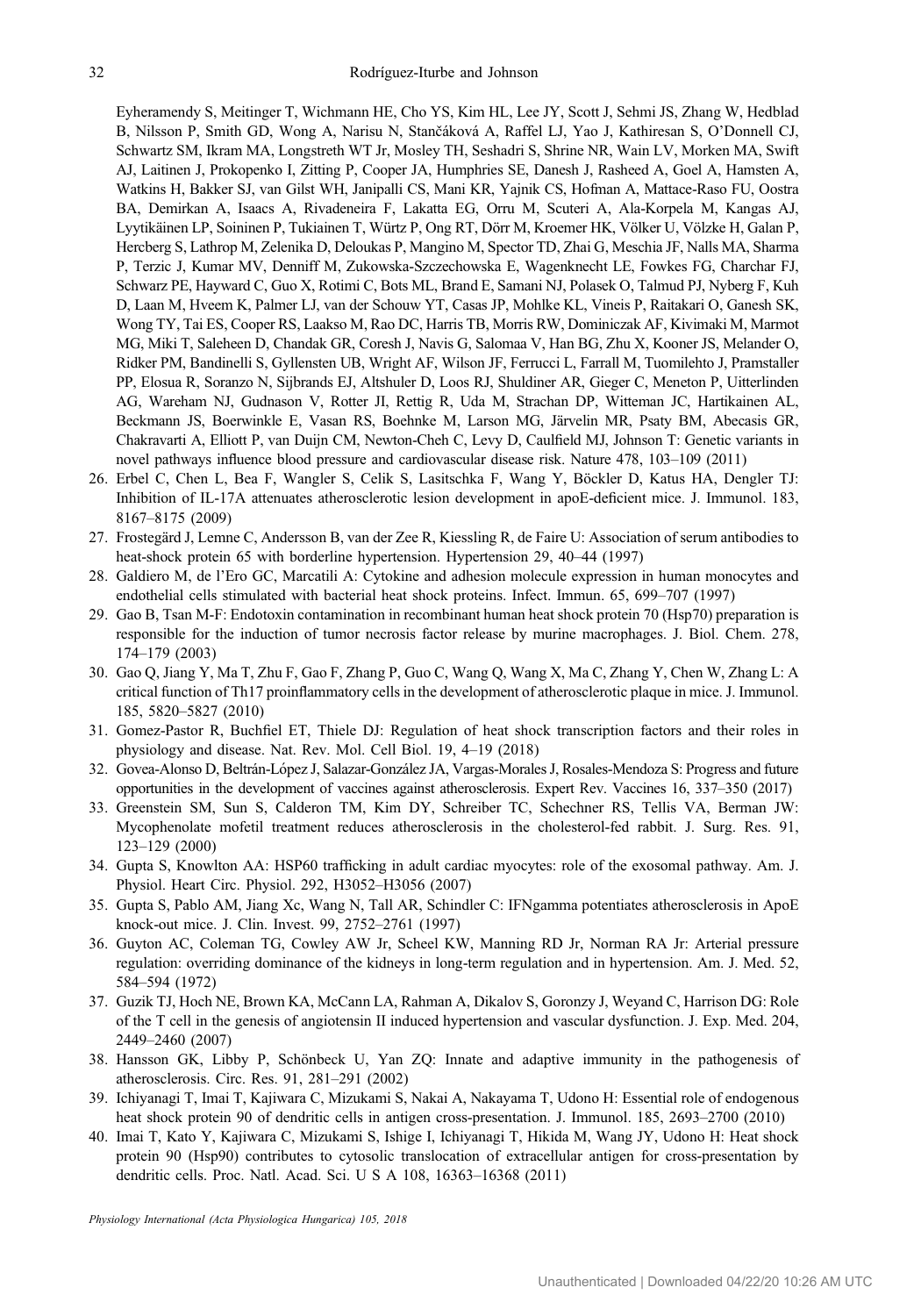- <span id="page-14-0"></span>41. Itani HA, Xiao L, Saleh MA, Wu J, Pilkinton MA, Dale BL, Barbaro NR, Foss JD, Kirabo A, Montaniel KR, Norlander AE, Chen W, Sato R, Navar LG, Mallal SA, Madhur MS, Bernstein KE, Harrison DG: CD70 exacerbates blood pressure elevation and renal damage in response to repeated hypertensive stimuli. Circ. Res. 118, 1233–1243 (2016)
- 42. Janson AA, Klatser PR, van der Zee R, Cornelisse YE, de Vries RR, Thole JE, Ottenhoff TH: A systematic molecular analysis of the T cell-stimulating antigens from *Mycobacterium leprae* with T cell clones of leprosy patients. Identification of a novel M. leprae HSP 70 fragment by M. leprae-specific T cells. J. Immunol. 147, 3530–3537 (1991)
- 43. Jarosz DF, Lindquist S: Hsp90 and environmental stress transform the adaptive value of natural genetic variation. Science 330, 1820–1824 (2010)
- 44. Jonasson L, Holm J, Skalli O, Bondjers G, Hansson GK: Regional accumulations of T cells, macrophages, and smooth muscle cells in the human atherosclerotic plaque. Arteriosclerosis 6, 131–138 (1986)
- 45. Kampinga HH, Hageman J, Vos MJ, Kubota H, Tanguay RM, Bruford EA, Cheetham ME, Chen B, Hightower LE: Guidelines for the nomenclature of the human heat shock proteins. Cell Stress Chaperones 14, 105–111 (2009)
- 46. Kanwar RK, Kanwar JR, Wang D, Ormrod DJ, Krissansen GW: Temporal expression of heat shock proteins 60 and 70 at lesion-prone sites during atherogenesis in ApoE-deficient mice. Arterioscler. Thromb. Vasc. Biol. 21, 1991–1997 (2001)
- 47. Kaufmann SH, Vath U, Thole JE, Van Embden JD, Emmrich F: Enumeration of T cells reactive with Mycobacterium tuberculosis organisms and specific for the recombinant mycobacterial 64-kDa protein. Eur. J. Immunol. 17, 351–357 (1987)
- 48. Ketelhuth DF, Hansson GK: Cellular immunity, low-density lipoprotein and atherosclerosis: break of tolerance in the artery wall. Thromb. Haemost. 106, 779–786 (2011)
- 49. Ketelhuth DFJ, Hansson DK: Adaptive responses of T and B cells in atherosclerosis. Circ. Res. 118, 668–678 (2016)
- 50. Kimura T, Tse K, Sette A, Ley K: Vaccination to modulate atherosclerosis. Autoimmunity 48, 152–160 (2015)
- 51. King VL, Szilvassy SJ, Daugherty A: Interleukin-4 deficiency decreases atherosclerotic lesion formation in a site-specific manner in female LDL receptor-/- mice. Arterioscler. Thromb. Vasc. Biol. 22, 456–461 (2002)
- 52. Kirabo A, Fontana V, de Faria AP, Loperena R, Galindo CL, Wu J, Bikineyeva AT, Dikalov S, Xiao L, Chen W, Saleh MA, Trott DW, Itani HA, Vinh A, Amarnath V, Amarnath K, Guzik TJ, Bernstein KE, Shen XZ, Shyr Y, Chen SC, Mernaugh RL, Laffer CL, Elijovich F, Davies SS, Moreno H, Madhur MS, Roberts J 2nd, Harrison DG: DC isoketal-modified proteins activate T cells and promote hypertension. J. Clin. Invest. 124, 4642–4656 (2014)
- 53. Knoflach M, Kiechl S, Mayrl B, Kind M, Gaston JS, van der Zee R, Faggionato A, Mayr A, Willeit J, Wick G: T-cell reactivity against HSP60 relates to early but not advanced atherosclerosis. Atherosclerosis 195, 333–338 (2007)
- 54. Kol A, Bourcier T, Lichtman A, Libby P: Chlamydial and human heat shock protein 60s activate human vascular endothelium, smooth muscle cells, and macrophages. J. Clin. Invest. 103, 571–577 (1999)
- 55. Kregel KC: Heat shock proteins: modifying factors in physiological stress responses and acquired thermotolerance. J. Appl. Physiol. 92, 2177–2186 (2002)
- 56. Kyaw T, Winship A, Tay C, Kanellakis P, Hosseini H, Cao A, Li P, Tipping P, Bobik A, Toh BH: Cytotoxic and proinflammatory CD8+ T lymphocytes promote development of vulnerable atherosclerotic plaques in apoEdeficient mice. Circulation 127, 1028–1039 (2013)
- 57. Lancaster GI, Febbraio MA: Exosome-dependent trafficking of HSP70: a novel secretory pathway for cellular stress proteins. J. Biol. Chem. 280, 23349–23355 (2005)
- 58. Li JX, Tang BP, Sun HP, Feng M, Cheng ZH, Niu WQ: Interacting contribution of the five polymorphisms in three genes of Hsp70 family to essential hypertension in Uygur ethnicity. Cell Stress Chaperones 14, 355–362 (2009)
- 59. Liang M, Cowley AW Jr, Mattson DL, Kotchen TA, Liu Y: Epigenomics of hypertension. Semin. Nephrol. 33, 392–399 (2013)
- 60. Lim SS, Vos T, Flaxman AD, Danaei G, Shibuya K, Adair-Rohani H, Amann M, Anderson HR, Andrews KG, Aryee M, Atkinson C, Bacchus LJ, Bahalim AN, Balakrishnan K, Balmes J, Barker-Collo S, Baxter A, Bell ML, Blore JD, Blyth F, Bonner C, Borges G, Bourne R, Boussinesq M, Brauer M, Brooks P, Bruce NG, Brunekreef B, Bryan-Hancock C, Bucello C, Buchbinder R, Bull F, Burnett RT, Byers TE, Calabria B, Carapetis J, Carnahan E, Chafe Z, Charlson F, Chen H, Chen JS, Cheng AT, Child JC, Cohen A, Colson KE, Cowie BC, Darby S, Darling S, Davis A, Degenhardt L, Dentener F, Des Jarlais DC, Devries K, Dherani M, Ding EL,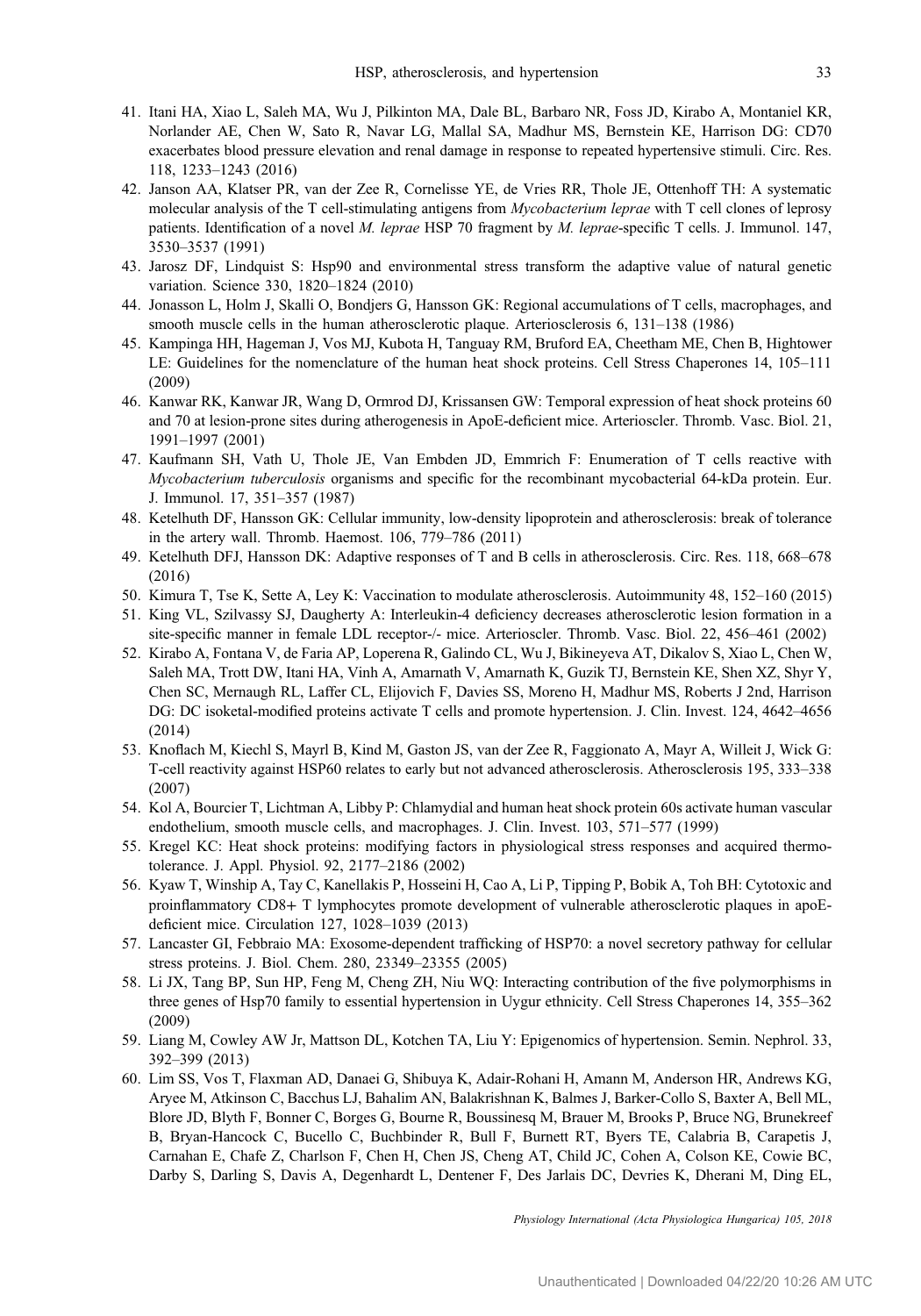<span id="page-15-0"></span>Dorsey ER, Driscoll T, Edmond K, Ali SE, Engell RE, Erwin PJ, Fahimi S, Falder G, Farzadfar F, Ferrari A, Finucane MM, Flaxman S, Fowkes FG, Freedman G, Freeman MK, Gakidou E, Ghosh S, Giovannucci E, Gmel G, Graham K, Grainger R, Grant B, Gunnell D, Gutierrez HR, Hall W, Hoek HW, Hogan A, Hosgood HD 3rd, Hoy D, Hu H, Hubbell BJ, Hutchings SJ, Ibeanusi SE, Jacklyn GL, Jasrasaria R, Jonas JB, Kan H, Kanis JA, Kassebaum N, Kawakami N, Khang YH, Khatibzadeh S, Khoo JP, Kok C, Laden F, Lalloo R, Lan Q, Lathlean T, Leasher JL, Leigh J, Li Y, Lin JK, Lipshultz SE, London S, Lozano R, Lu Y, Mak J, Malekzadeh R, Mallinger L, Marcenes W, March L, Marks R, Martin R, McGale P, McGrath J, Mehta S, Mensah GA, Merriman TR, Micha R, Michaud C, Mishra V, Mohd Hanafiah K, Mokdad AA, Morawska L, Mozaffarian D, Murphy T, Naghavi M, Neal B, Nelson PK, Nolla JM, Norman R, Olives C, Omer SB, Orchard J, Osborne R, Ostro B, Page A, Pandey KD, Parry CD, Passmore E, Patra J, Pearce N, Pelizzari PM, Petzold M, Phillips MR, Pope D, Pope CA 3rd, Powles J, Rao M, Razavi H, Rehfuess EA, Rehm JT, Ritz B, Rivara FP, Roberts T, Robinson C, Rodriguez-Portales JA, Romieu I, Room R, Rosenfeld LC, Roy A, Rushton L, Salomon JA, Sampson U, Sanchez-Riera L, Sanman E, Sapkota A, Seedat S, Shi P, Shield K, Shivakoti R, Singh GM, Sleet DA, Smith E, Smith KR, Stapelberg NJ, Steenland K, Stöckl H, Stovner LJ, Straif K, Straney L, Thurston GD, Tran JH, Van Dingenen R, van Donkelaar A, Veerman JL, Vijayakumar L, Weintraub R, Weissman MM, White RA, Whiteford H, Wiersma ST, Wilkinson JD, Williams HC, Williams W, Wilson N, Woolf AD, Yip P, Zielinski JM, Lopez AD, Murray CJ, Ezzati M, AlMazroa MA, Memish ZA: A comparative risk assessment of burden of disease and injury attributable to 67 risk factors and risk factor clusters in 21 regions, 1990-2010: a systematic analysis for the Global Burden of Disease Study 2010. Lancet 380, 2224–2260 (2012)

- 61. Lu X, Xia M, Endresz V, Faludi I, Szabo A, Gonczol E, Mundkur L, Chen D, Kakkar V: Impact of multiple antigenic epitopes from ApoB100, hHSP60 and Chlamydophila pneumoniae on atherosclerotic lesion development. Atherosclerosis 225, 56–68 (2012)
- 62. Madrigal-Matute J, López-Franco O, Blanco-Colio LM, Muñoz-García B, Ramos-Mozo P, Ortega L, Egido J, Martín-Ventura JL: Heat shock protein 90 inhibitors attenuate inflammatory responses in atherosclerosis. Cardiovasc. Res. 86, 330–337 (2010)
- 63. Majeed B, Tawinwung S, Eberson LS, Secomb TW, Larmonier N, Larson DF: Interleukin-2/anti-interleukin-2 immune complex expands regulatory T cells and reduces angiotensin II-induced aortic stiffening. Int. J. Hypertens. 2014, 126365 (2014)
- 64. Mambula SS, Calderwood SK: Heat induced release of Hsp70 from prostate carcinoma cells involves both active secretion and passive release from necrotic cells. Int. J. Hyperthermia 22, 575–585 (2006)
- 65. Mambula SS, Calderwood SK: Heat shock protein 70 is secreted from tumor cells by a nonclassical pathway involving lysosomal endosomes. J. Immunol. 177, 7849–7857 (2006)
- 66. Marincek B-C, Kühnle MC, Srokowski C, Schild H, Hämmerling G, Momburg F: Heat shock protein-antigen fusions lose their enhanced immuno-stimulatory capacity after endotoxin depletion. Mol. Immunol. 46, 181–191 (2008)
- 67. Martin-Ventura JL, Duran MC, Blanco-Colio LM, Meilhac O, Leclercq A, Michel JB, Jensen ON, Hernandez-Merida S, Tuñón J, Vivanco F, Egido J: Identification by a differential proteomic approach of heat shock protein 27 as a potential marker of atherosclerosis. Circulation 110, 2216–2219 (2004)
- 68. Martin-Ventura JL, Leclercq A, Blanco-Colio LM, Egido J, Rossignol P, Meilhac O, Michel JB: Low plasma levels of HSP70 in patients with carotid atherosclerosis are associated with increased levels of proteolytic markers of neutrophil activation. Atherosclerosis 194, 334–341 (2007)
- 69. Matthews RC, Maresca B, Burnie JP, Cardona A, Carratu L, Conti S, Deepe GS, Florez AM, Franceschelli S, Garcia E, Gargano LS, Kobayashi GS, McEwen JG, Ortiz BL, Oviedo AM, Polonelli L, Ponton J, Restrepos A, Storlazzi A: Stress proteins in fungal diseases. Med. Mycol. 36(Suppl. 1), 45–51 (1998)
- 70. Mattson DL, Lund H, Guo C, Rudemiller N, Geurts AM, Jacob H: Genetic mutation of recombination activating gene 1 in Dahl salt-sensitive rats attenuates hypertension and renal damage. Am. J. Physiol. Regul. Integr. Comp. Physiol. 304, R407–R414 (2013)
- 71. Mayerl C, Lukasser M, Sedivy R, Niederegger H, Seiler R, Wick G: Atherosclerosis research from past to present – on the track of two pathologists with opposing views, Carl von Rokitansky and Rudolf Virchow. Virchows Arch. 449, 96–103 (2006)
- 72. Menoret A, Chandawarkar RY, Srivastava PK: Natural autoantibodies against heat-shock proteins hsp70 and gp96: implications for immunotherapy using heat-shock proteins. Immunology 101, 364–370 (2000)
- 73. Mian MO, Barhoumi T, Briet M, Paradis P, Schiffrin EL: Deficiency of T-regulatory cells exaggerates angiotensin II-induced microvascular injury by enhancing immune responses. J. Hypertens. 34, 97–108 (2016)
- 74. Millar LN, Murrell GAC: Heat shock proteins in tendinopathy: novel molecular regulators. Mediators Inflamm. 2012, 436203 (2012)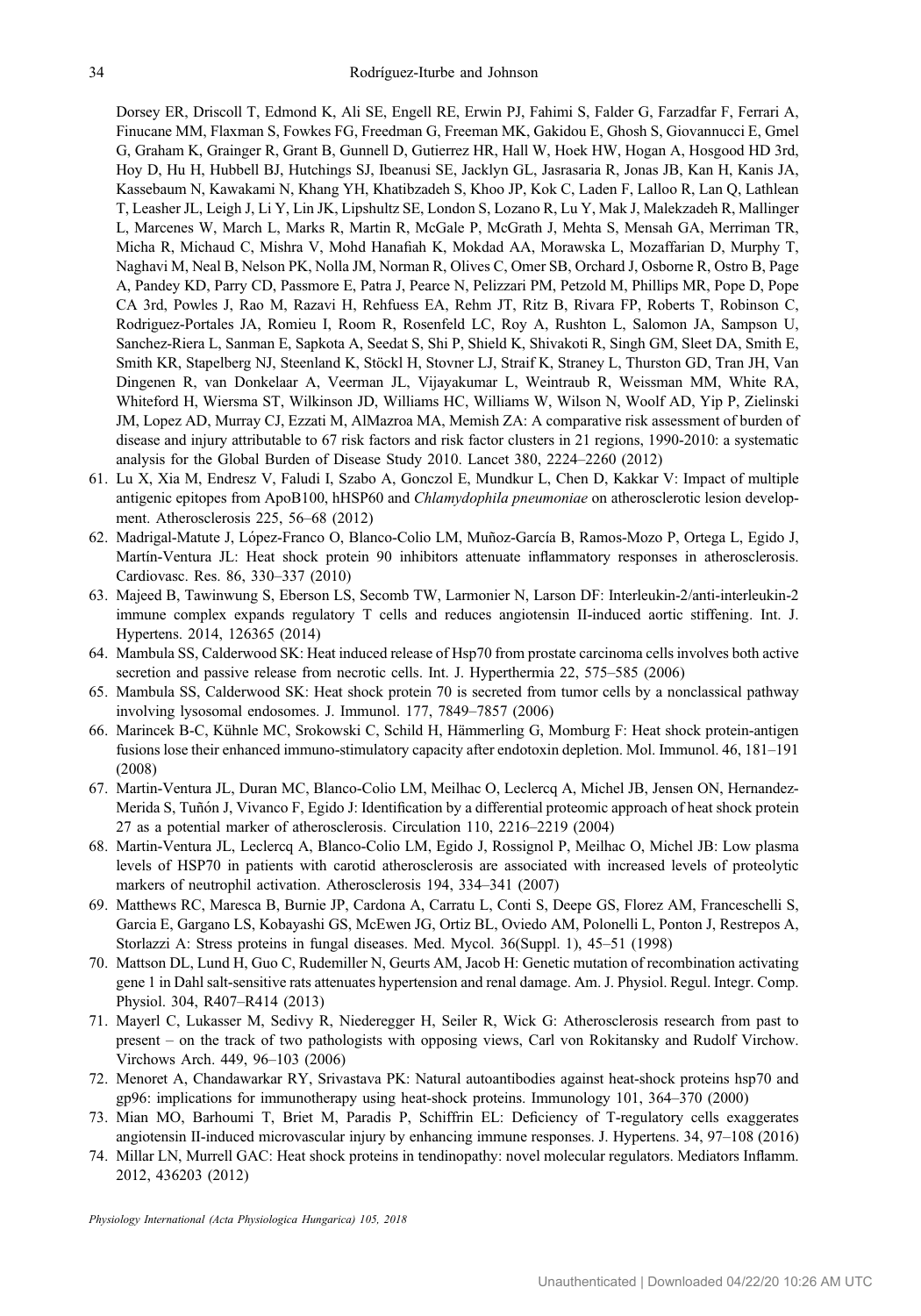- <span id="page-16-0"></span>75. Miller H, Poon S, Hibbert B, Rayner K, Chen YX, O'Brien ER: Modulation of estrogen signaling by the novel interaction of heat shock protein 27, a biomarker for atherosclerosis, and estrogen receptor beta: mechanistic insight into the vascular effects of estrogens. Arterioscler. Thromb. Vasc. Biol. 25, e10–e14 (2005)
- 76. Mohanta SK, Yin C, Peng L, Srikakulapu P, Bontha V, Hu D, Weih F, Weber C, Gerdes N, Habenicht AJ: Artery tertiary lymphoid organs contribute to innate and adaptive immune responses in advanced mouse atherosclerosis. Circ. Res. 114, 1772–1787 (2014)
- 77. Munroe PB, Barnes MR, Caulfield MJ: Advances in blood pressure genomics. Circ. Res. 112, 1365–1379 (2013)
- 78. Nègre-Salvayre A, Augé N, Camaré C, Bacchetti T, Ferretti G, Salvayre R: Dual signaling evoked by oxidized LDLs in vascular cells. Free Radic. Biol. Med. 106, 118–133 (2017)
- 79. Nickel W, Seedorf M: Unconventional mechanisms of protein transport to the cell surface of eukaryotic cells. Annu. Rev. Cell Dev. Biol. 24, 287–308 (2008)
- 80. Norlander AE, Saleh MA, Kamat NV, Ko B, Gnecco J, Zhu L, Dale BL, Iwakura Y, Hoover RS, McDonough AA, Madhur MS: Interleukin-17A regulates renal sodium transporters and renal injury in angiotensin II-induced hypertension. Hypertension 68, 167–174 (2016)
- 81. Ohashi K, Burkart V, Flohé S, Kolb H: Heat shock protein 60 is a putative endogenous ligand of the toll-like receptor-4 complex. J. Immunol. 164, 558–561 (2000)
- 82. Parra G, Quiroz Y, Salazar J, Bravo Y, Pons H, Chavez M, Johnson RJ, Rodriguez-Iturbe B: Experimental induction of salt-sensitive hypertension is associated with lymphocyte proliferative response to HSP70. Kidney Int. 74(Suppl. 111), S55–S59 (2008)
- 83. Pockley AG: Heat shock proteins as regulators of the immune response. Lancet 362, 469–476 (2003)
- 84. Pockley AG, Bulmer J, Hanks BM, Wright BH: Identification of human heat shock protein 60 (Hsp60) and anti-Hsp60 antibodies in the peripheral circulation of normal individuals. Cell Stress Chaperones 4, 29–35 (1999)
- 85. Pockley AG, De Faire U, Kiessling R, Lemne C, Thulin T, Frostegård J: Circulating heat shock protein and heat shock protein antibody levels in established hypertension. J. Hypertens. 20, 1815–1820 (2002)
- 86. Pockley AG, Shepherd J, Corton J: Detection of heat shock protein 70 (Hsp70) and anti-Hsp70 antibodies in the serum of normal individuals. Immunol. Invest. 27, 367–377 (1998)
- 87. Pockley AG, Wu R, Lemne C, Kiessling R, de Faire U, Frostegard J: Circulating heat shock protein 60 is associated with early cardiovascular disease. Hypertension 36, 303–307 (2000)
- 88. Pons H, Ferrebuz A, Quiroz Y, Romero-Vasquez F, Parra G, Johnson RJ, Rodriguez-Iturbe B: Immune reactivity to heat shock protein 70 expressed in the kidney is cause of salt sensitive hypertension. Am. J. Physiol. Renal Physiol. 304, F289–F299 (2013)
- 89. Poulter NR, Prabhakaran D, Caulfield M: Hypertension. Lancet 386, 801–812 (2015)
- 90. Powers ET, Morimoto RI, Dillin A, Kelly JW, Balch WE: Biological and chemical approaches to diseases of proteostasis deficiency. Annu. Rev. Biochem. 78, 959–991 (2009)
- 91. Rayner K, Chen YX, McNulty M, Simard T, Zhao X, Wells DJ, de Belleroche J, O'Brien ER: Extracellular release of the atheroprotective heat shock protein 27 is mediated by estrogen and competitively inhibits acLDL binding to scavenger receptor-A. Circ. Res. 103, 133–141 (2008)
- 92. Retzlaff C, Yamamoto Y, Hoffman PS, Friedman H, Klein TW: Bacterial heat shock proteins directly induce cytokine mRNA and interleukin-1 secretion in macrophage cultures. Infect. Immun. 62, 5689–5693 (1994)
- 93. Ridker PM, Everett BM, Thuren T, MacFadyen JG, Chang WH, Ballantyne C, Fonseca F, Nicolau J, Koenig W, Anker SD, Kastelein JJP, Cornel JH, Pais P, Pella D, Genest J, Cifkova R, Lorenzatti A, Forster T, Kobalava Z, Vida-Simiti L, Flather M, Shimokawa H, Ogawa H, Dellborg M, Rossi PRF, Troquay RPT, Libby P, Glynn RJ, CANTOS Trial Group: Antiinflammatory therapy with canakinumab for atherosclerotic disease. N. Engl. J. Med. 377, 1119–1131 (2017)
- 94. Ritossa F: A new puffing pattern induced by temperature and DNP in Drosophila. Experientia 18, 571–573 (1962)
- 95. Rodriguez-Iturbe B, Johnson RJ: The role of renal microvascular disease and interstitial inflammation in saltsensitive hypertension. Hypertens. Res. 33, 975–980 (2010)
- 96. Rodriguez-Iturbe B, Pons H, Johnson RJ: The role of the immune system in hypertension. Physiol. Rev. 97, 1127–1164 (2017)
- 97. Rodriguez-Iturbe B, Pons H, Quiroz Y, Johnson RJ: The immunological basis of hypertension. Am. J. Hypertens. 27, 1327–1337 (2014)
- 98. Rodriguez-Iturbe B, Vaziri ND, Herrera-Acosta J, Johnson RJ: Oxidative stress, renal infiltration of immune cells and salt-sensitive hypertension: all for one and one for all. Am. J. Physiol. Renal Physiol. 286, F606–F616 (2004)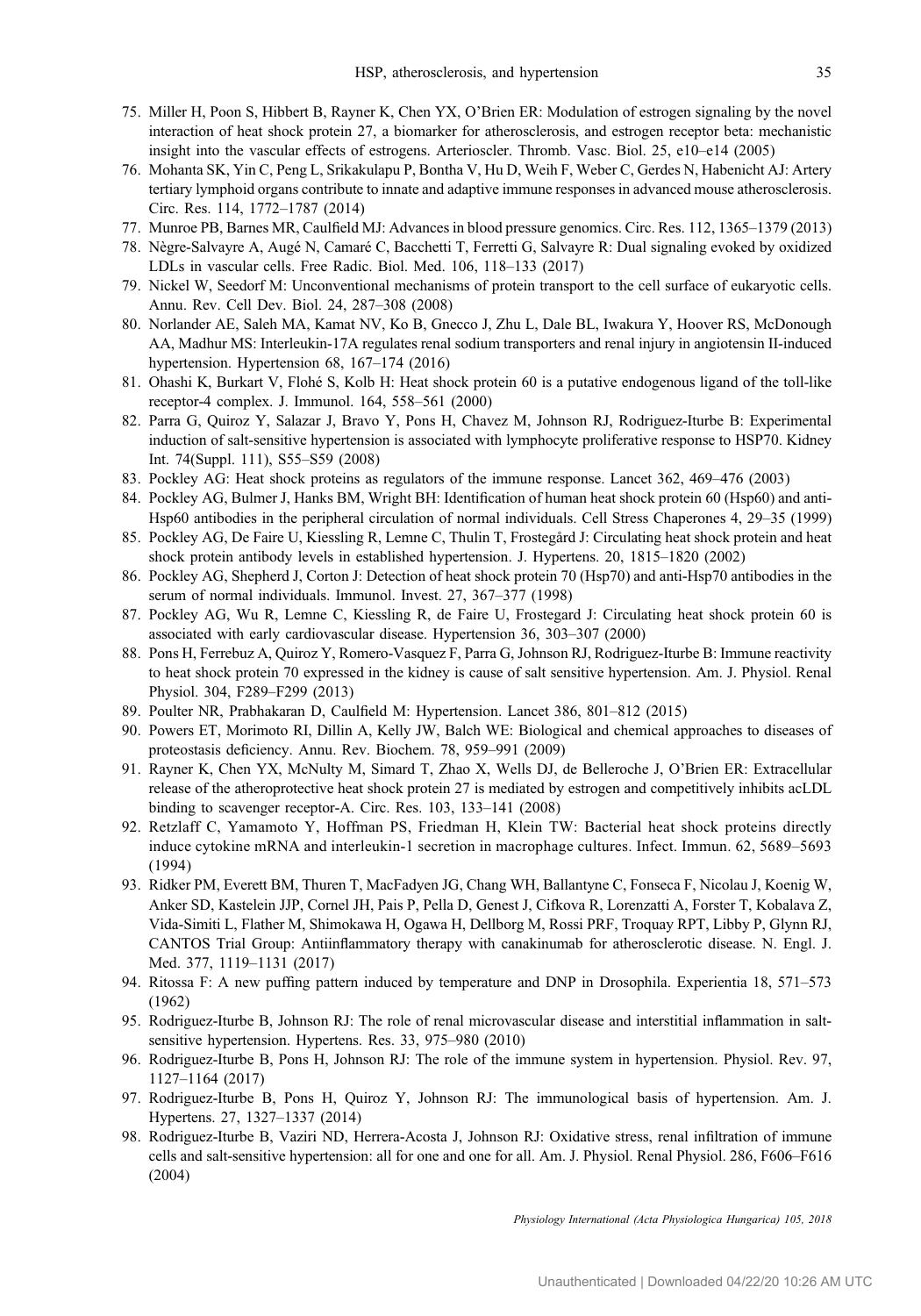- <span id="page-17-0"></span>99. Romero F, Rodríguez-Iturbe B, Pons H, Parra G, Quiroz Y, Rincón J, González L: Mycophenolate mofetil treatment reduces cholesterol-induced atherosclerosis in the rabbit. Atherosclerosis 152, 127–133 (2000)
- 100. Ross R: Atherosclerosis an inflammatory disease. N. Engl. J. Med. 340, 115–126 (1999)
- 101. Rudemiller NP, Lund H, Jacob HJ, Geurts AM, Mattson DL: CD247 modulates blood pressure by altering T-lymphocyte infiltration in the kidney. CD247 modulates blood pressure by altering T-lymphocyte infiltration in the kidney. Hypertension 63, 559–564 (2014)
- 102. Rutherford SL, Lindquist S: Hsp90 as a capacitor for morphological evolution. Nature 396, 336–342 (1998)
- 103. Salari S, Seibert T, Chen YX, Hu T, Shi C, Zhao X, Cuerrier CM, Raizman JE, O'Brien ER: Extracellular HSP27 acts as a signaling molecule to activate NF-kappa B in macrophages. Cell Stress Chaperones 18, 53–63 (2013)
- 104. Sanchez-Campillo M, Bini L, Comanducci M, Raggiaschi R, Marzocchi B, Pallini V, Ratti G: Identification of immunoreactive proteins of *Chlamydia trachomatis* by Western blot analysis of a two-dimensional electrophoresis map with patient sera. Electrophoresis 20, 2269–2279 (1999)
- 105. Schopf FH, Biebl MM, Buchner J: The HSP90 chaperone machinery. Nat. Rev. Mol. Cell Biol. 18, 345–360 (2017)
- 106. Seibert TA, Hibbert B, Chen YX, Rayner K, Simard T, Hu T, Cuerrier CM, Zhao X, de Belleroche J, Chow BJ, Hawken S, Wilson KR, O'Brien ER: Serum heat shock protein 27 levels represent a potential therapeutic target for atherosclerosis: observations from a human cohort and treatment of female mice. J. Am. Coll. Cardiol. 62, 1446–1454 (2013)
- 107. Shinnick TM: Heat shock proteins as antigens of bacterial and parasitic pathogens. Curr. Top. Microbiol. Immunol. 167, 145–160 (1991)
- 108. Shinnick TM, Vodkin MH, Williams JC: The Mycobacterium tuberculosis 65-kilodalton antigen is a heat shock protein which corresponds to common antigen and to the *Escherichia coli* GroEL protein. Infect. Immun. 56, 446–451 (1988)
- 109. Smith E, Prasad KM, Butcher M, Dobrian A, Kolls JK, Ley K, Galkina E: Blockade of interleukin-17A results in reduced atherosclerosis in apolipoprotein E-deficient mice. Circulation 121, 1746–1755 (2010)
- 110. Srivastava K, Narang R, Bhatia J, Saluja D: Expression of heat shock protein 70 gene and its correlation with inflammatory markers in essential hypertension. PLoS One 11(3), e0151060 (2016)
- 111. Tabas I, Litchman AH: Monocytes-macrophages and T cells in atherosclerosis. Immunity 47, 621–634 (2017)
- 112. Taleb S, Romain M, Ramkhelawon B, Uyttenhove C, Pasterkamp G, Herbin O, Esposito B, Perez N, Yasukawa H, Van Snick J, Yoshimura A, Tedgui A, Mallat Z: Loss of SOCS3 expression in T cells reveals a regulatory role for interleukin-17 in atherosclerosis. J. Exp. Med. 206, 2067–2077 (2009)
- 113. Tissières A, Mitchell HK, Tracy U: Protein synthesis in salivary glands of Drosophila melanogaster: relation to chromosome puffs. J. Mol. Biol. 84, 389–398 (1974)
- 114. Trott DW, Thabet SR, Kirabo A, Saleh MA, Itani H, Norlander AE, Wu J, Goldstein A, Arendshorst WJ, Madhur MS, Chen W, Li CI, Shyr Y, Harrison DG: Oligoclonal CD8+ T cells play a critical role in the development of hypertension. Hypertension 64, 1108–1115 (2014)
- 115. Vabulas RM, Ahmad-Nejad P, da Costa C, Miethke T, Kirschning CJ, Häcker H, Wagner H: Endocytosed HSP60s use toll-like receptor 2 (TLR2) and TLR4 to activate the toll/interleukin-1 receptor signaling pathway in innate immune cells. J. Biol. Chem. 276, 31332–31339 (2001)
- 116. Van Dyk TK, Majarian WR, Konstantinov KB, Young RM, Dhurjati PS, LaRossa RA: Rapid and sensitive pollutant detection by induction of heat shock gene-bioluminescence gene fusions. Appl. Environ. Microbiol. 60, 1414–1420 (1994)
- 117. van Eden W, Holoshitz J, Nevo Z, Frenkel A, Klajman A, Cohen IR: Arthritis induced by a T-lymphocyte clone that responds to *Mycobacterium tuberculosis* and to cartilage proteoglycans. Proc. Natl. Acad. Sci. U S A 82, 5117–5120 (1985)
- 118. van Eden W, Koets A, van Kooten P, Prakken B, van der Zee R: Immunopotentiating heat shock proteins: negotiators between danger and control of autoimmunity. Vaccine 21, 897–901 (2003)
- 119. van Eden W, Tholet JER, van der Zee R, Noordzij A, van Embden JDA: Cloning of mycobacterial epitope recognized by T lymphocytes in adjuvant arthritis. Nature 331, 171–173 (1988)
- 120. van Eden W, van der Zee R, Prakken B: Heat-shock proteins induce T-cell regulation of chronic inflammation. Nat. Rev. Immunol. 5, 318–330 (2005)
- 121. Varbiro S, Biro A, Cervenak J, Cervenak L, Singh M, Banhidy F, Sebestyen A, Füst G, Prohászka Z: Human anti-60 kD heat shock protein autoantibodies are characterized by basic features of natural autoantibodies. Acta Physiol. Hung. 97, 1–10 (2010)